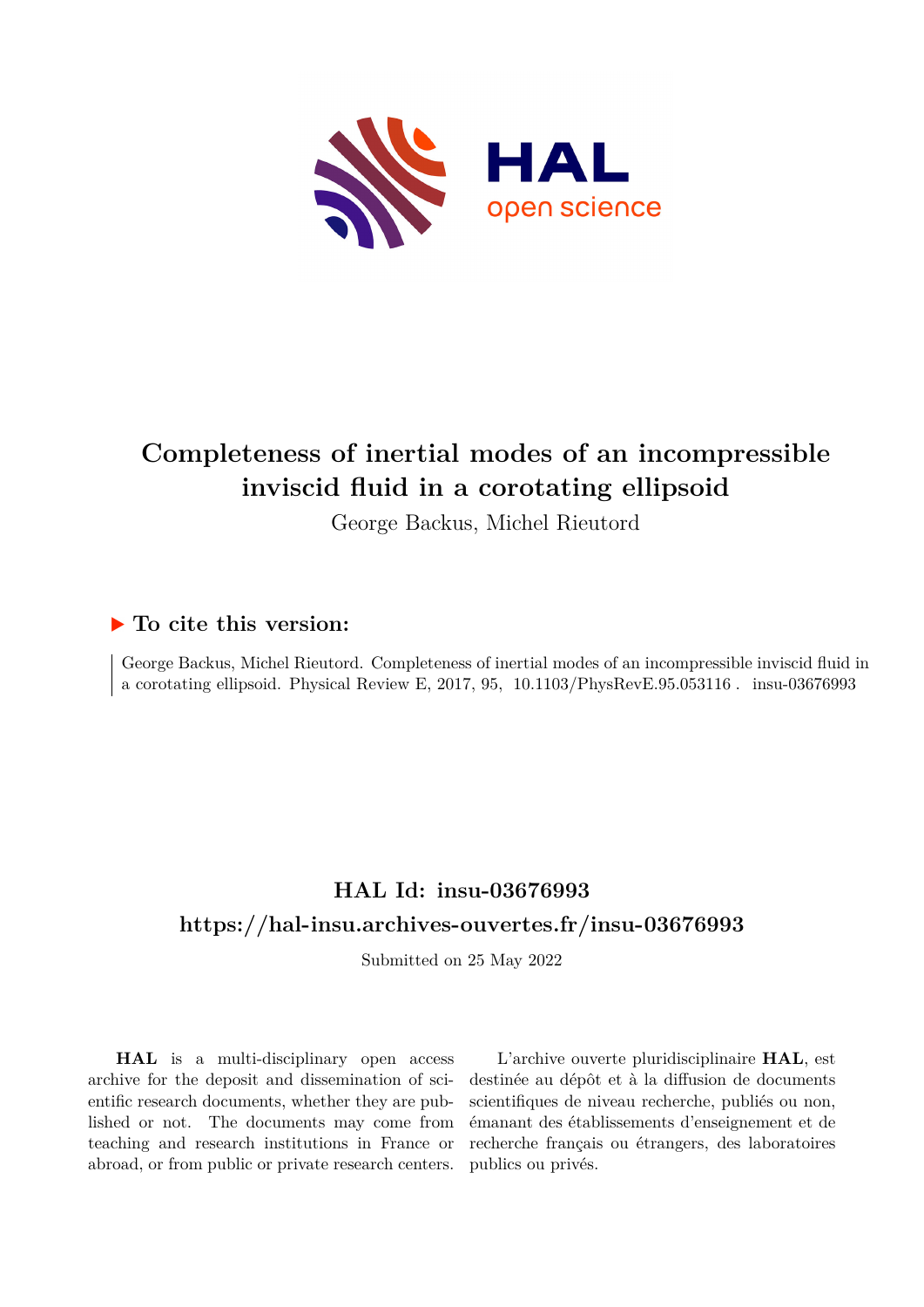## **Completeness of inertial modes of an incompressible inviscid fluid in a corotating ellipsoid**

George Backus\*

*Scripps Institution of Oceanography, University of California, San Diego, La Jolla, California 92093-0225, USA*

Michel Rieutord†

*Université de Toulouse, UPS-OMP, IRAP, Toulouse, France and CNRS, IRAP, 14 Avenue Edouard Belin, F-31400 Toulouse, France* (Received 15 June 2016; revised manuscript received 5 April 2017; published 30 May 2017)

Inertial modes are the eigenmodes of contained rotating fluids restored by the Coriolis force. When the fluid is incompressible, inviscid, and contained in a rigid container, these modes satisfy Poincaré's equation that has the peculiarity of being hyperbolic with boundary conditions. Inertial modes are, therefore, solutions of an ill-posed boundary-value problem. In this paper, we investigate the mathematical side of this problem. We first show that the Poincaré problem can be formulated in the Hilbert space of square-integrable functions, with no hypothesis on the continuity or the differentiability of velocity fields. We observe that with this formulation, the Poincaré operator is bounded and self-adjoint, and as such, its spectrum is the union of the point spectrum (the set of eigenvalues) and the continuous spectrum only. When the fluid volume is an ellipsoid, we show that the inertial modes form a complete base of polynomial velocity fields for the square-integrable velocity fields defined over the ellipsoid and meeting the boundary conditions. If the ellipsoid is axisymmetric, then the base can be identified with the set of Poincaré modes, first obtained by Bryan [\[Philos. Trans. R. Soc. London](https://doi.org/10.1098/rsta.1889.0006) **[180](https://doi.org/10.1098/rsta.1889.0006)**, [187](https://doi.org/10.1098/rsta.1889.0006) [\(1889\)](https://doi.org/10.1098/rsta.1889.0006)], and completed with the geostrophic modes.

DOI: [10.1103/PhysRevE.95.053116](https://doi.org/10.1103/PhysRevE.95.053116)

## **I. INTRODUCTION**

Rotation is a ubiquitous feature in stars, planets, and satellites. The dynamics of these objects is profoundly modified when solid body rotation overwhelmingly dominates all other flows. In this case, residual disturbances that make the flow depart from an exact solid body rotation are strongly affected by the Coriolis acceleration, which ensures angular momentum conservation of the movements. This is especially true for the low-frequency oscillations of stars or planets. For these oscillations, buoyancy and Coriolis force are the restoring forces at work. They make gravitoinertial waves possible [1,2].

In stars, these waves are of strong interest because their detection and identification allow us to access to both the Brunt-Väisälä frequency distribution as well as the local rotation of the fluid. They are of particular interest in massive stars, where they open a window on the interface separating the inner convective core and the outer radiative, and stably stratified, envelope. But these waves are also a key feature of the response of tidally interacting bodies and therefore of their secular evolution [3–6]. On this latter subject, several studies have recently addressed the dynamics of fluid flows driven by librations, which are common phenomena in planetary satellites (e.g.,  $[7-9]$ ).

However, the mathematical problem set out by these global oscillations is far from being fully understood. The reason for that comes from the very basic boundary value problem that emerges when diffusion and compressibility effects are neglected: it is ill-posed mathematically [10]. The operator is indeed either of hyperbolic or mixed type in the spatial coordinates, but the solutions need to match boundary conditions. As already noted by many authors after the seminal work of Hadamard [11], ill-posed problems are plagued with many sorts of singularities (e.g., [12], for a detailed discussion).

With planetary and stellar applications in mind the oscillations of an incompressible fluid confined in a rotating sphere or spherical shell have attracted much attention [5,7,12–15]. The oscillating flows in a spherical shell display strong singularities when viscosity vanishes  $[12]$ . The singularities occur because perturbations obey the spatially hyperbolic Poincaré equation [see Eq. (9) below], and must meet boundary conditions. The strongest singularities, called wave attractors after the work of Maas and Lam [16], result from the reflection of the characteristic lines (or surfaces) on the boundaries.<sup>1</sup> In the two-dimensional problem analog to that of the spherical shell, characteristic lines are focusing around periodic orbits (the attractors) [17]. It can be further shown that no eigenmode can exist when an attractor is present [12]. Of course, viscosity regularizes the solutions, but numerical solutions of the viscous eigenvalue problem show that actual eigenmodes are strongly featured by attractors. They appear as thin oscillating shear layers attached to the attractor.

Surprisingly, when the inner core of the spherical shell is suppressed, namely the container is a full sphere (or a full ellipsoid) regular polynomial solutions exist for the inviscid eigenvalue problem [18]. For the sphere and the axisymmetric ellipsoid, these solutions have long been known since the paper of Bryan [19], which followed the seminal work of Poincaré [20] on the equilibrium of rotating fluid masses (but see also  $[10,21]$ ).

<sup>\*</sup>gbackus@ucsd.edu

<sup>†</sup> Michel.Rieutord@irap.omp.eu

<sup>&</sup>lt;sup>1</sup>Note that on the well-posed hyperbolic problem—Cauchy problem—where initial conditions replace boundary conditions on the time-coordinate, there is no reflection toward the past!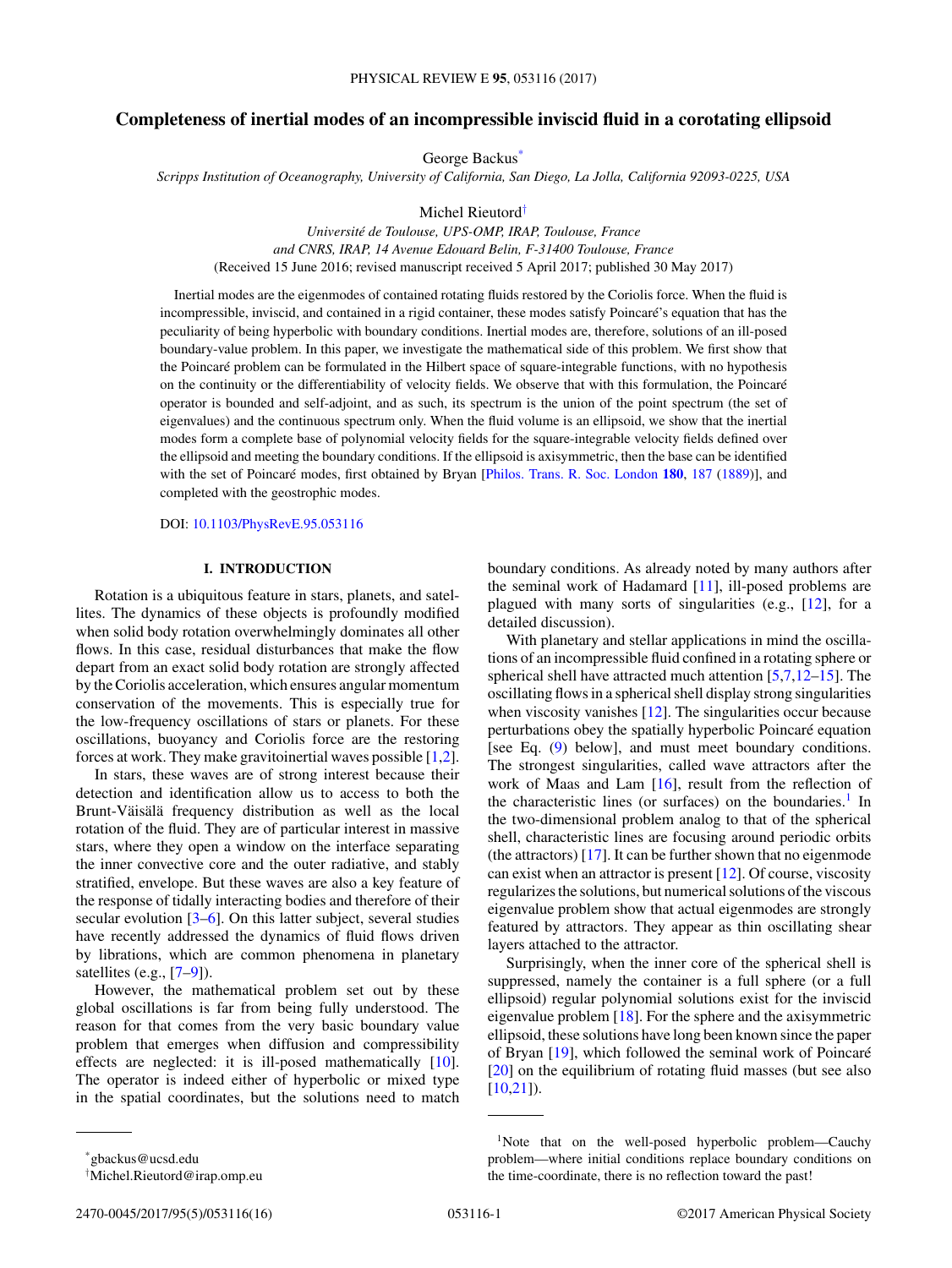When Greenspan [10] reviewed the subject in his monograph on rotating fluids, he raised the question of the completeness of the inertial modes in the sphere and the ellipsoid. Indeed, if the normal modes are complete, then any perturbation can be expanded into a linear combination of eigenfunctions. In particular, any initial condition can be expanded and the response flow can be calculated, while perturbations by viscous or nonlinear effects can be easily dealt with. Except for the work of Lebovitz [22] (see below), Greenspan's question remained untouched for almost 50 years until the recent works of Cui *et al.* [23], who proved completeness for the rotating annular channel, followed by the one of Ivers *et al.* [24] who gave the demonstration for the sphere.

The present work extends the results of Ivers *et al.* [24] to any ellipsoid. Importantly, our demonstration takes another route than the one found by Ivers *et al.* [24]. We use a more general formulation of the problem allowing us to use the tools of functional analysis in the Hilbert space of square-integrable functions. Since these tools are likely unfamiliar to many fluid dynamicists, we try to make our demonstration as pedagogical as possible.

The paper is organized as follows. In the next section, we first formulate the Poincaré problem, either for forced flows or for free oscillations. Then, in Sec. III, we propose another formulation of the free oscillation problem that does not assume continuity or differentiability of velocity fields. Velocity fields are only supposed to be square-integrable. Such an extension of the space of velocity fields is motivated by three arguments: first, inviscid fluid may support discontinuous velocity fields, like the classical vortex sheet [25]. Second, singular velocity field can be expected because of the ill-posed nature of the Poincaré problem. Third, and not least, by assuming only square-integrability of the solution of the problem, we can play in the Hilbert space of square-integrable functions, and benefit from many results of spectral theory on bounded, self-adjoint, linear operators. In Sec. IV, we summarize what we can readily say about this problem using some of the results of functional analysis, recalling in passing the needed concepts of spectral analysis. We then establish a sufficient condition for an operator to own a complete basis of eigenfunctions. We show that polynomial eigenfunctions can constitute such a base if the fluid volume is an ellipsoid. This result was also obtained by Lebovitz  $[22]$ , but our proof is more direct and clearly exhibit the special nature of the ellipsoidal boundary. In Sec. V, we consider the well-known (since Bryan [19]) eigenmodes of the rotating spheroid (i.e., the axisymmetric ellipsoid). These solutions are of polynomial nature and we show (Sec. VI) that they constitute the expected complete base that has been inferred in the previous section. Notably, we exhibit the set of geostrophic modes that are associated with the zero-eigenfrequency, and without which inertial modes would not make a complete base.

The present work is therefore a follow up of the work of Ivers *et al.* [24] who obtained a first set of mathematical results when the problem is restricted to the sphere and when the velocity fields are supposed to be once-continuously differentiable. The two works share many common results, but hopefully they complete one another and offer the broadest view of the Poincaré problem. The method proposed here seems promising enough that one might hope to use it when

the fluid volume is not an ellipsoid. We have investigated two other shapes, a cube and a spherical shell, with only negative results. Hence, except the annular channel [23], we simply do not know whether any non-ellipsoidal volume has a complete set of eigenvelocities of some more general form.

## **II. CLASSICAL FORMULATION OF THE POINCARÉ PROBLEM**

In the steady, undisturbed reference state, an incompressible nonviscous fluid with constant density *ρ* occupies an open bounded set *E* with boundary *∂E* that has an outward unit normal  $\hat{\mathbf{n}}$ . Let  $\overline{E}$  be the closure<sup>2</sup> of *E*, i.e., *E* together with *∂E*. Both *∂E* and the fluid rotate rigidly about some given axis with constant angular velocity  $\Omega$ . Position vectors **r** are measured relative to an origin chosen on the axis of rotation. The body force on the fluid in the rotating reference frame is independent of time and consists of self-gravity, externally applied gravity, and centrifugal force. The pressure in the fluid is the hydrostatic pressure required to balance these body forces.

In the disturbed state  $∂E$  is infinitesimally deformed to  $∂E_t$ at time *t*, and the infinitesimal normal velocity of  $\partial E_t$  is  $\beta$ . An extra infinitesimal time-dependent body force **f** per unit mass acts on the fluid. In consequence of these forces and its own history, the fluid has an infinitesimal velocity **v** when viewed from the rotating frame. The hydrostatic pressure suffers an infinitesimal perturbation which it will be convenient to write as  $2\rho\Omega q$ , where  $\Omega$  is the magnitude of  $\Omega$  and q is a function of **r** and the time *t*. In the rotating reference frame, **v** and *q* are governed by the equations

$$
\hat{\mathbf{n}} \cdot \mathbf{v} = \beta \quad \text{on } \partial E,\tag{1a}
$$

$$
\nabla \cdot \mathbf{v} = 0 \quad \text{in } E,\tag{1b}
$$

$$
\partial_t \mathbf{v} + 2 \, \Omega \times \mathbf{v} = -2 \Omega \nabla q + \mathbf{f} \quad \text{in } E. \tag{2}
$$

Because  $\rho$  is constant, Eq. (1b) is exact, but Eqs. (1a) and (2) are correct only to first order in the disturbances  $\beta$ , **v***, q*, and **f**. For simplicity it will be assumed that *β* and **f** are known for all  $t > 0$ , and that **v** is known everywhere at  $t = 0$ . Using this information to find **v** and *q* for all **r** in *E* and all  $t > 0$ constitutes the Poincaré forced initial value problem.

It will be convenient to eliminate  $\beta$  at the outset. If  $\beta \neq 0$ , let  $\theta$  be a solution of the following Neumann problem ([26], p. 246) at each time *t*:

$$
\hat{\mathbf{n}} \cdot \nabla \theta = \beta \quad \text{on } \partial E,\tag{3a}
$$

$$
\nabla^2 \theta = 0 \quad \text{in } E. \tag{3b}
$$

The solubility conditions for this Neumann problem are that  $\partial E$  be sufficiently smooth (for example, **n**̂ may vary continuously on *∂E*) and that

$$
\int_{\partial E} dA\beta = 0, \tag{3c}
$$

<sup>2</sup>We recall that the closure of a metric space *S* includes the set itself plus all the limits of converging suites defined on the set *S*. Hence, the set of real numbers is the closure of the set of rational numbers.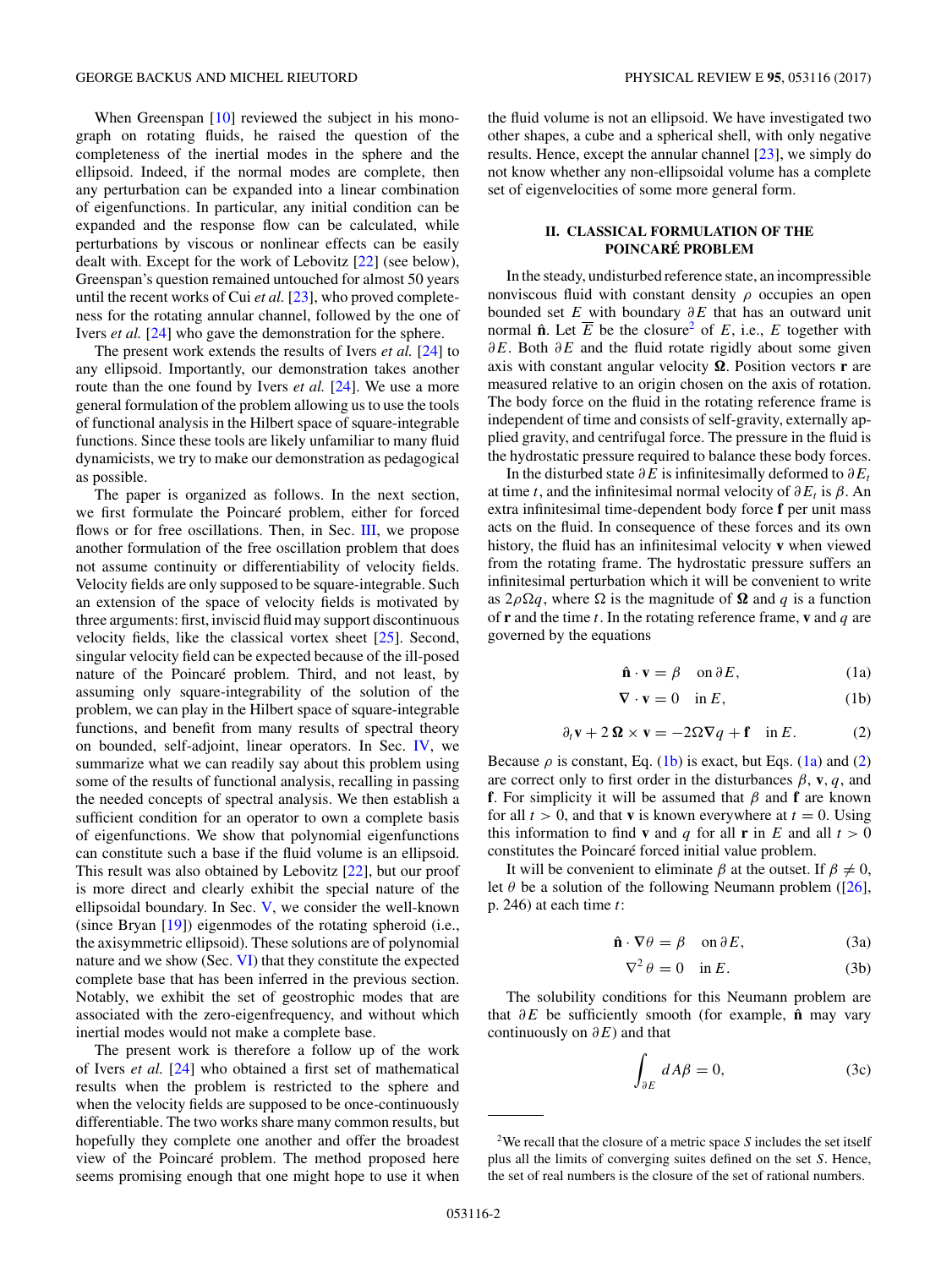a condition whose fulfillment is assured by Eq. (1). Given Eq. (3c), the solution  $\theta$  of Eqs. (3a) and (3b) is determined at each *t* up to an unknown additive function of *t*, and  $\nabla \theta$  is uniquely determined for all *t*. If we define

$$
\mathbf{v}' = \mathbf{v} - \nabla \theta \tag{4a}
$$

then **v**' satisfies Eqs. (1) and (2) with  $\beta$  replaced by 0, with  $q$ replaced by

$$
q' = q + (2\Omega)^{-1} \partial_t \theta,\tag{4b}
$$

and with **f** replaced by

$$
\mathbf{f}' = \mathbf{f} - 2\mathbf{\Omega} \times \nabla \theta. \tag{4c}
$$

Henceforth, we drop the primes and take  $\beta = 0$  in Eq. (1a).

To find the normal modes we set  $f = 0$  in Eq. (2) and look for solutions of Eqs.  $(1)$  and  $(2)$  whose time dependence is

$$
\mathbf{v}(\mathbf{r},t) = \mathbf{v}(\mathbf{r},0) e^{2i\Omega\lambda t},\tag{5a}
$$

$$
q(\mathbf{r},t) = q(\mathbf{r},0) e^{2i\Omega\lambda t},
$$
 (5b)

where  $\lambda$  is an unknown complex constant. In studying the normal modes we will abbreviate  $\mathbf{v}(\mathbf{r},0)$  and  $q(\mathbf{r},0)$  as  $\mathbf{v}(\mathbf{r})$  and  $q(\mathbf{r})$  or simply as **v** and  $q$ . In these circumstances, Eqs. (1) and (2) are replaced by

$$
\hat{\mathbf{n}} \cdot \mathbf{v} = 0 \quad \text{on } \partial E,\tag{6a}
$$

$$
\nabla \cdot \mathbf{v} = 0 \quad \text{in } E,\tag{6b}
$$

$$
-\lambda \mathbf{v} + i \,\hat{\mathbf{\Omega}} \times \mathbf{v} = -i \,\nabla q \quad \text{in } E,\tag{7}
$$

where  $\hat{\Omega} = \Omega / \Omega$ , the unit vector in the direction of  $\Omega$ .

Kudlick [27] and Greenspan [10] show that when **v** and *q* are smooth enough to permit some differentiation then *λ* cannot be +1 or −1. We will treat the geostrophic case ( $\lambda = 0$ ) later, so for the moment we assume that  $\lambda$  is not  $0, +1$  or  $-1$ . Then ([10], p. 51) Eq. (7) can be solved for **v** in terms of  $\nabla q$  to produce

$$
\lambda (1 - \lambda^2) \mathbf{v} = -i \lambda^2 \nabla q + \lambda \,\hat{\mathbf{\Omega}} \times \nabla q + i \,\hat{\mathbf{\Omega}} \,\hat{\mathbf{\Omega}} \cdot \nabla q. \tag{8}
$$

Substituting Eq.  $(8)$  in Eq.  $(6a)$  gives

$$
\lambda^2 \,\hat{\mathbf{n}} \cdot \nabla q + i\lambda(\hat{\mathbf{n}} \times \hat{\mathbf{\Omega}}) \cdot \nabla q = (\hat{\mathbf{n}} \cdot \hat{\mathbf{\Omega}})(\hat{\mathbf{\Omega}} \cdot \nabla q) \quad \text{on } \partial E. \tag{9a}
$$

Substituting Eq.  $(8)$  in Eq.  $(6b)$  gives

$$
(\hat{\Omega} \cdot \nabla)^2 q = \lambda^2 \nabla^2 q \quad \text{in } E. \tag{9b}
$$

Equation (9b) is the classical Poincaré equation for the pressure disturbance  $q$ , and Eq. (9a) is the boundary condition appropriate to the Poincaré problem, in which *∂E* rotates rigidly. Given an eigenfunction *q* and its eigenvalue *λ* in Eq. (9), the corresponding **v** is recovered from Eq. (8). Greenspan [28] shows that when **v** is sufficiently differentiable then  $\lambda$  must be real and between  $-1$  and 1. The resulting hyperbolic character of Eq. (9b) for the normal modes has led to the suspicion that there might be pathological elements in the boundary value problem Eq. (9) [29].

## **III. ADMITTING NONDIFFERENTIABLE VELOCITY FIELDS**

#### **A. Introduction**

Inviscid incompressible fluids admit discontinuous velocity fields provided discontinuities are parallel to the field so as to fulfill mass conservation. Hence, eigenvalues may be associated with nondifferentiable velocity fields. In view of the ill-posed nature of the Poincaré problem, the possibility of such eigen-velocities cannot be excluded. In this section, we therefore reformulate the eigenvalue problem Eqs.  $(6)$  and  $(7)$ in order to include non-differentiable velocity fields.

Under suitable smoothness assumptions Greenspan [28,30] shows that, whatever the shape of the fluid volume *E*, all eigenvalues  $\lambda$  of Eqs. (6) and (7) are real and lie in the interval  $-1 < \lambda < 1$ . That author also shows that eigenvelocities **v**<sub>1</sub> and **v**<sub>2</sub> belonging to different eigenvalues  $\lambda_1$  and  $\lambda_2$  are orthogonal in the sense that  $\langle v_1 | v_2 \rangle = 0$ , where the inner product is defined as

$$
\langle \mathbf{v}_1 | \mathbf{v}_2 \rangle = |E|^{-1} \int_E dV(\mathbf{r}) \, \mathbf{v}_1(\mathbf{r})^* \cdot \mathbf{v}_2(\mathbf{r}). \tag{10}
$$

Here  $|E|$  is the volume of the region *E*, and  $\mathbf{v}_1(\mathbf{r})^*$  is the complex conjugate of  $\mathbf{v}_1(\mathbf{r})$ .

All this suggests that the eigenvalues *λ* are the eigenvalues of some bounded, self-adjoint linear operator *L* on the complex Hilbert space  $\Pi$  consisting of all Lebesgue squareintegrable complex vector fields **v** on *E*. We recall that square-integrability just means that the total kinetic energy of the flow exists. For such velocity fields, we can define their norm by

$$
\|\mathbf{v}\| = \langle \mathbf{v} | \mathbf{v} \rangle^{\frac{1}{2}}.
$$
 (11)

Now, to find the appropriate operator  $L : \Pi \to \Pi$ , we must interpret Eqs. (6) and (7) when **v** is merely square-integrable and not differentiable or even continuous.

#### **B.** Mass conservation for  $\mathcal{L}^2$ -velocity fields

For velocity fields **v** that are merely square-integrable and not differentiable or even continuous **∇** · **v** is not well-defined in *E*, and  $\hat{\mathbf{n}} \cdot \mathbf{v}$  is not well-defined<sup>3</sup> on  $\partial E$ . We begin by trying to avoid this difficulty.

The game will be to define subspaces of the general Hilbert space  $\overline{\mathbf{u}}$  that includes all the square-integrable complex vector fields **v** defined on *E*. To ease reading, we shall use underlined symbols to denote a space (of functions usually). It'll be boldface if the space is a space of vectorial functions. Thus, we first introduce  $\mathbf{\Pi}^{\infty}$  and  $\mathbf{\Pi}^{\infty}$  that are, respectively, the spaces of all infinitely differentiable complex scalar and vector fields on  $\overline{E}$ , the closure of  $E$ . Define

$$
\underline{\Gamma}^{\infty} := \nabla \Pi^{\infty}.
$$
 (12a)

That is,  $\Gamma^{\infty}$  consists of all vector fields **u**, which can be written

$$
\mathbf{u} = \nabla \phi \tag{12b}
$$

<sup>3</sup>A square-integrable vector field may indeed not be defined on *∂E*, namely on a set of volume measure 0 in *E*.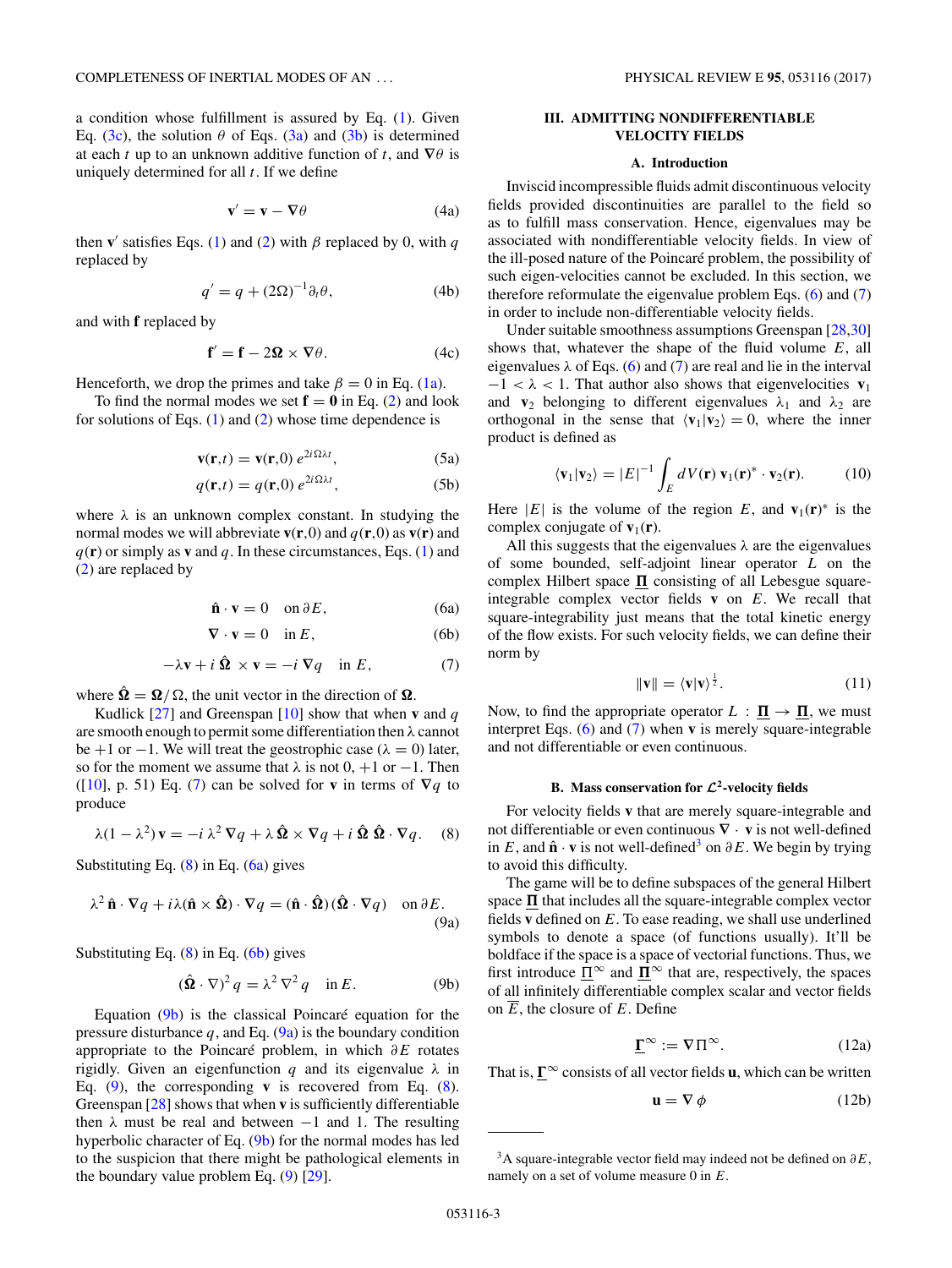for some  $\phi$  in  $\Pi^{\infty}$ . Then, clearly,  $\underline{\Gamma}^{\infty} \subseteq \underline{\Pi}$ , but  $\underline{\Gamma}^{\infty}$  is not closed in  $\Pi$  under the norm Eq. (11). Indeed, we can easily construct a suite of infinitely differentiable function that converges to a discontinuous function. Therefore, we consider its closure,  $\Gamma$ :

$$
\underline{\Gamma} := \overline{\underline{\Gamma}^{\infty}}.
$$
 (13)

According to this definition, a vector field **u** on *E* belongs to  $\underline{\Gamma}$  if and only if it is square-integrable on *E* and there is a sequence  $\phi_1$ ,  $\phi_2$ , ... in  $\Pi^{\infty}$ , such that

$$
\lim_{n \to \infty} \|\mathbf{u} - \nabla \phi_n\| = 0. \tag{14}
$$

In particular,  $\Gamma$  includes all fields **u** of form Eq. (12b) with  $\phi$ continuously differentiable on *E*.

Let us now introduce  $\Lambda$ , the orthogonal complement of  $\Gamma$ in  $\Pi$ . Thus,  $\Lambda$  consists of all vector fields **w** square-integrable on *E* and such that  $\langle \mathbf{u} | \mathbf{w} \rangle = 0$  for every **u** in  $\Gamma$ . In particular,  $\mathbf{w} \in \Lambda$  implies that

$$
|E|^{-1} \int_{E} dV(\mathbf{r}) (\nabla \phi^*) \cdot \mathbf{w} = 0, \qquad (15)
$$

for every  $\phi$  in  $\underline{\Pi}^{\infty}$ . Conversely, since the orthogonal complement of a set is also the orthogonal complement of its closure, if **w** is square-integrable on *E* and Eq. (15) is true for every  $\phi$ in  $\Pi^{\infty}$ , then **w**  $\in \Lambda$ .

Now suppose  $\overline{\mathbf{w}} \in \underline{\Lambda} \cap \underline{\Pi}^{\infty}$ . Then, Gauss's theorem permits Eq.  $(15)$  to be rewritten as

$$
\int_{\partial E} dA \phi^*(\hat{\mathbf{n}} \cdot \mathbf{w}) - \int_E dV \phi^*(\nabla \cdot \mathbf{w}) = 0 \quad \forall \phi \in \underline{\Pi}^{\infty}.
$$
 (16)

By the Weierstrass approximation theorem  $(38]$ , p. 65) every  $\phi$  continuous on  $\overline{E}$  can be approximated uniformly and with arbitrary accuracy by polynomials. Therefore, Eq. (16) holds for all  $\phi$  continuous on  $\overline{E}$ . Then a well-known argument leads to the conclusion that  $\nabla \cdot \mathbf{w} = 0$  in *E* and  $\hat{\mathbf{n}} \cdot \mathbf{w} = 0$  on  $\partial E$ . Therefore, the demand

$$
\mathbf{v} \in \underline{\mathbf{\Lambda}} \tag{17}
$$

is the appropriate generalization of Eq.  $(6)$  to square-integrable vector fields which are not differentiable.

#### C.  $\Delta$  and piecewise continuously differentiable fields

Before going any further, it is worth viewing Eq. (17) from a physical point of view.  $\Delta$  is indeed a very large space that includes, among other fields, unbounded vector fields that are not physically acceptable.

We know that the local equation  $\nabla \cdot \mathbf{v} = 0$  is equivalent to the integral condition

$$
\int_{(S)} \mathbf{v} \cdot d\mathbf{S} = 0 \quad \forall \ S \in \overline{E}, \tag{18}
$$

when **v** is differentiable. It says that for any closed surface *S*, contained in  $\overline{E}$ , the mass-flux across this surface is zero (for a fluid of constant density). We shall see now that being a piecewise continuous vector field in  $\Delta$  is equivalent to Eq. (18) being satisfied.

Let us first observe that if **v** is a once-continuously differentiable that verifies Eq. (6), then for any  $\phi$ , a oncecontinuously differentiable function of  $\Pi^{\infty}$ , we have

$$
\int_{E} \nabla \cdot (\phi \mathbf{v}) \, dV = \int_{\partial E} \phi \, \mathbf{v} \cdot d\mathbf{S} = 0,\tag{19}
$$

so that

$$
\int_{E} (\phi \nabla \cdot \mathbf{v} + \mathbf{v} \cdot \nabla \phi) dV = \int_{E} \mathbf{v} \cdot \nabla \phi dV = 0, \qquad (20)
$$

which shows that such **v**-fields are members of  $\Delta$ . Now, Eq.  $(20)$  implies Eq.  $(6)$  by the reasoning following Eq.  $(16)$ .

However, we can also be slightly less restrictive on **v** and just assume a piecewise continuous field. Then we can show that for such fields  $\Delta$ -membership is equivalent to Eq. (18).

If  $\Delta$ -membership Eq. (17) is true, then for any real  $\phi$ , once-continuously differentiable function of  $\Pi^{\infty}$ , we have

$$
\int_{E} \mathbf{v} \cdot \nabla \phi \, dV = 0. \tag{21}
$$

However, **∇***φ* is a vector that is always orthogonal to any iso-*φ* surface. Since Eq.  $(21)$  is true for any  $\phi$ , for a given surface *S* we can design a  $\phi$  that is constant inside *S* and outside  $S + \delta S$ .  $S + \delta S$  is the same as *S* but dilated by a small increment  $\delta \ell$ . In between the two surfaces  $\phi$  is chosen to increase linearly by the same amount so that  $\|\nabla \phi\|$  is the same everywhere on the surface. Hence, for this given  $\phi$ , Eq. (21) implies that

$$
\int_{S} \mathbf{v} \cdot \mathbf{n} \|\nabla \phi\| dS \delta \ell = 0, \qquad (22)
$$

where **n** is the unit vector  $\nabla \phi / \|\nabla \phi\|$  normal to the surface. Since  $\phi$  is chosen such that  $\delta\ell$  and  $\|\nabla\phi\|$  are constant, we can simplify Eq.  $(22)$  and get Eq.  $(18)$ . We note that since  $\phi$ is any function of  $\mathbf{\Pi}^{\infty}$  we can construct suites of functions whose limit can fit any closed surface, even with sharp angles. Hence, all piecewise continuous members of  $\Lambda$  satisfy mass conservation expressed in Eq. (18).

Now we would like to know if  $\Delta$  contains all the massconserving velocity fields. Let us therefore show that a piecewise continuous field verifying Eq. (18) is necessarily in  $\Lambda$ . For that we prove that if this is not the case then we get a contradiction. We thus consider a real velocity field that verifies Eq. (18) but that does not belong to  $\Lambda$ . Hence, there exists a scalar field  $\phi \in \Pi^{\infty}$  defined over the full volume *E* such that

$$
\int_{E} \mathbf{v} \cdot \nabla \phi \, dV \neq 0. \tag{23}
$$

To make the reasoning easier to follow, we shall assume in addition that  $\phi$  is a monotonic function over *E*. If this is not the case then *E* can be split into sub-volumes where it is monotonic, and the following reasoning applies to each sub-volume.

Since  $\phi$  is defined over E, the equation

$$
\phi(x, y, z) = \phi(x_0, y_0, z_0) = \phi_0
$$

defines a surface which contains the point  $(x_0, y_0, z_0) \in E$ . Since **v** is a mass-conserving velocity field, Eq. (18) is true for any closed surface, in particular for the surface  $\phi = \phi_0$ . If this surface is not closed, then it is completed by the needed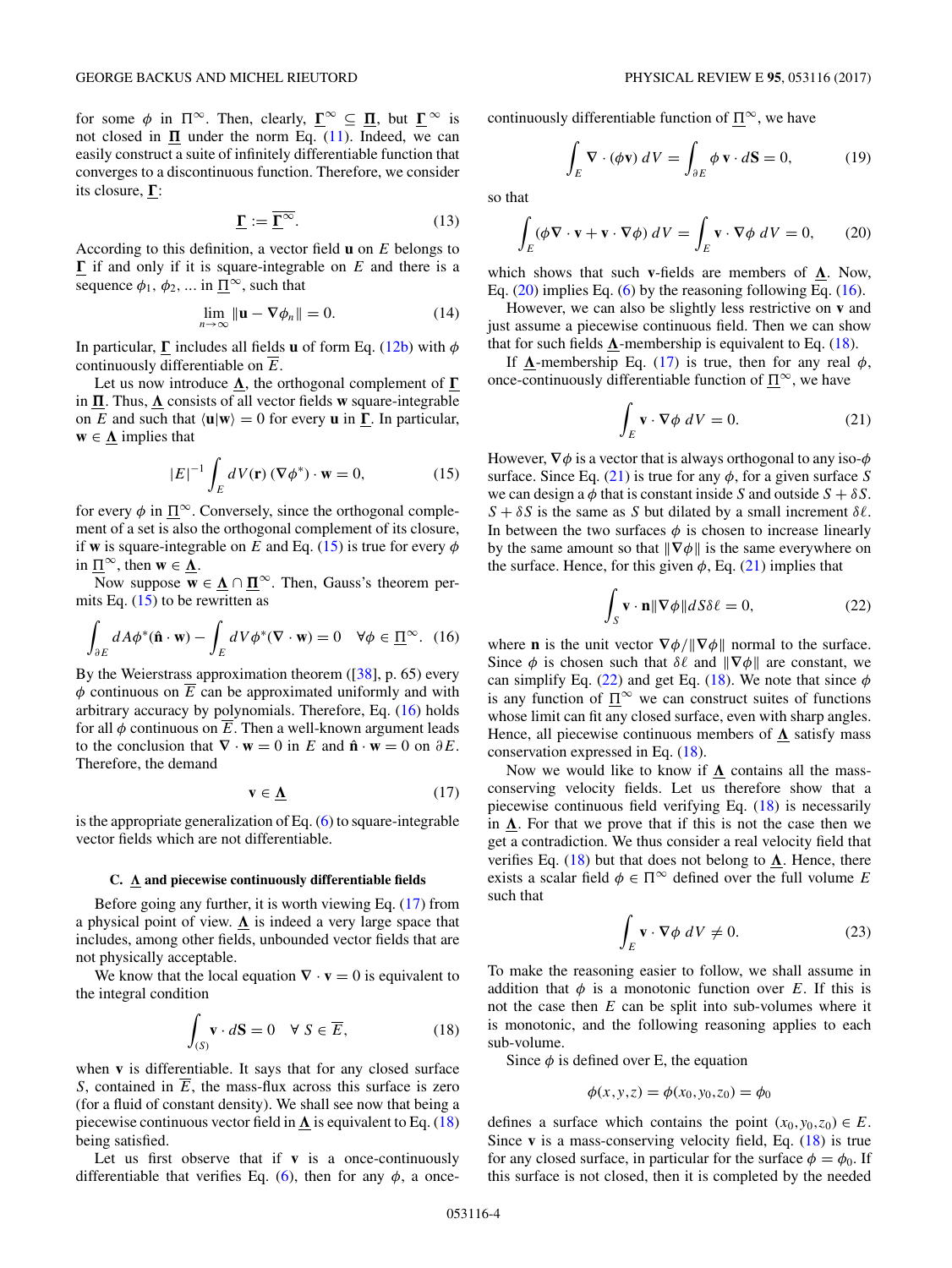part of *∂E*. Thus, we can write

$$
\int_{\phi=\phi_0} \mathbf{v} \cdot d\mathbf{S} = 0 = \int_{\phi=\phi_0} \mathbf{v} \cdot \nabla \phi \frac{dS}{\|\nabla \phi\|}.
$$

Since  $\phi$  is a function defined all over *E*, let  $\phi_m$  and  $\phi_M$  be the minimum and maximum value reached by  $\phi$  in *E*, then

$$
\int_{\phi_m}^{\phi_M} \int_{\phi=\phi_0} \mathbf{v} \cdot \nabla \phi \frac{dS}{\|\nabla \phi\|} d\phi_0 = 0.
$$

However,  $d\phi_0 / \|\nabla \phi\|$  is the differential length element orthogonal to the surface, hence  $dSd\phi_0/\|\nabla\phi\|$  is just the volume element. When  $\phi$  scans the interval  $[\phi_m, \phi_M]$ , the surface  $\phi = \phi_0$  scans the volume *E*. We thus find that

$$
\int_{E} \mathbf{v} \cdot \nabla \phi \, dV = 0,\tag{24}
$$

in contradiction with Eq. (23).

To conclude, we see that all piecewise continuous velocity fields of  $\Lambda$  satisfy mass conservation in its integral formulation Eq. (18) and reciprocally. However, let us stress again that  $\Lambda$ is a much wider space that includes vector fields for which Eq. (18) or  $\nabla \cdot \mathbf{v}$  may not make sense. Its vector fields are just square-integrable and verify Eq.  $(15)$ , which will be sufficient for our purpose.

#### **D. The momentum equation**

We need a similar generalization of the equation of momentum. Equation  $(7)$  has no derivative in the velocity field, so the question is just a matter of how to reduce the functional space  $\Pi$  to  $\Lambda$ .

Since  $\Gamma$  is closed, and  $\Lambda$  is its orthogonal complement in  $\Pi$ , therefore

$$
\underline{\Pi} = \underline{\Gamma} \oplus \underline{\Lambda}.
$$
 (25)

That is, every **v** in  $\Pi$  can be written in the form **v** = **u** + **w** with **u** ∈  $\Gamma$  and **w** ∈  $\Lambda$ , and  $\langle$ **u**|**w** $\rangle$  = 0. The foregoing definitions are very similar to the decomposition of the classical vector space into two orthogonal subspaces (like a plane and a line in  $\mathbb{R}^3$ ). In the following we just identify the projection operators on the subspaces.

The orthogonality of the subspaces  $\Lambda$  and  $\Gamma$  means that **u** and **w** are uniquely determined by **v**, so that it is possible to define two functions,  $\Gamma : \mathbf{\underline{\Pi}} \to \mathbf{\underline{\Gamma}}$  and  $\Lambda : \mathbf{\underline{\Pi}} \to \mathbf{\underline{\Lambda}}$ , as follows: for any  $\mathbf{v}$  in  $\mathbf{\Pi}$ ,

$$
\mathbf{v} = \Gamma(\mathbf{v}) + \Lambda(\mathbf{v}),\tag{26a}
$$

where

$$
\Gamma(\mathbf{v}) \in \underline{\Gamma}, \quad \Lambda(\mathbf{v}) \in \underline{\Lambda}.\tag{26b}
$$

From the uniqueness of  $\Gamma$ (**v**) and  $\Lambda$ (**v**) it follows that  $\Gamma$  and  $\Lambda$  are linear, and since  $\langle \Gamma \mathbf{v} | \Lambda \mathbf{v} \rangle = 0$  it follows that  $\|\mathbf{v}\|^2 =$  $\|\Gamma \mathbf{v}\|^2 + \|\Lambda \mathbf{v}\|^2$ . Thus  $\|\Gamma \mathbf{v}\| \leq \|\mathbf{v}\|$  and  $\|\Lambda \mathbf{v}\| \leq \|\mathbf{v}\|$ . The functions  $\Gamma$  and  $\Lambda$  are the orthogonal projectors of  $\Pi$  onto  $\Gamma$  and  $\Lambda$ . They are bounded linear operators on  $\Pi$  with the following properties (see [31], p. 72):

$$
I_{\underline{\Pi}} = \Gamma + \Lambda,\tag{27a}
$$

$$
\Gamma^2 = \Gamma, \quad \Lambda^2 = \Lambda,\tag{27b}
$$

$$
\Gamma \Lambda = \Lambda \Gamma = 0, \tag{27c}
$$

$$
\|\Gamma\| = \|\Lambda\| = 1,\tag{27d}
$$

$$
\Gamma^* = \Gamma, \quad \Lambda^* = \Lambda,\tag{27e}
$$

$$
\Gamma \underline{\Pi} = \underline{\Gamma}, \quad \Lambda \underline{\Pi} = \underline{\Lambda}.
$$
 (27f)

Here  $I_{\Pi}$  is the identity operator on  $\Pi$ , and for any linear operator *F* on  $\Pi$ ,  $\|F\|$  is its norm, namely,

$$
||F|| = \sup{||F\mathbf{v}|| : ||\mathbf{v}|| = 1},
$$

and  $F^*$  is its adjoint. The three statements  $\mathbf{u} \in \underline{\Gamma}$ ,  $\Gamma \mathbf{u} = \mathbf{u}$ and  $\Lambda$ **u** = **0** are equivalent, as are the three statements **w**  $\in \Lambda$ ,  $\Lambda$ **w** = **w**, and  $\Gamma$ **w** = **0**.

When **v** and  $\Gamma$ **v** belong to  $\Pi^{\infty}$ , it is easy to compute  $\Gamma$ **v** and  $\Lambda v = v - \Gamma v$  as follows. Let  $u = \Gamma v$  and  $w = \Lambda v$ . Then **w** ∈  $\Lambda$  ∩  $\Pi^{\infty}$ , so **w** satisfies Eq. (6). Also, **u** =  $\nabla \phi$  for some  $\phi \in \Pi^{\infty}$ , so

$$
\mathbf{v} = \nabla \phi + \mathbf{w}.\tag{28}
$$

Then, because **w** satisfies Eq. (6),

$$
\nabla^2 \phi = \nabla \cdot \mathbf{v} \quad \text{in } E,\tag{29a}
$$

$$
\hat{\mathbf{n}} \cdot \nabla \phi = \hat{\mathbf{n}} \cdot \mathbf{v} \quad \text{on } \partial E. \tag{29b}
$$

Since **v** is given, Eqs. (29) constitute an interior Neumann problem for  $\phi$  ([26], p. 246). The solubility condition for this problem is

$$
\int_{E} dV (\nabla \cdot \mathbf{v}) = \int_{\partial E} dA (\hat{\mathbf{n}} \cdot \mathbf{v}),
$$

a condition whose validity is guaranteed by Gauss's theorem. Therefore, Eq. (29) has a solution  $\phi$ , unique up to an additive constant. Then  $\Gamma$ **v** = **u** =  $\nabla$  $\phi$  is uniquely determined by Eq.  $(29)$ , and  $\Lambda v$  is the **w** of Eq.  $(28)$ . We note that Eq. (28) is the weak formulation of the classical Helmholtz decomposition of three-dimensional vector fields (see [32], for a mathematical discussion of divergence-free vector fields in three-dimensional domains).

With the foregoing preliminaries we now return to the momentum Eq. (7). Define the linear operator  $R: \mathbf{\Pi} \to \mathbf{\Pi}$ by requiring that for any  $\bf{v}$  in  $\bf{\Pi}$ ,

$$
R\mathbf{v} = i\,\,\hat{\mathbf{\Omega}} \times \mathbf{v}.\tag{30}
$$

Then Eq. (7) can be written

$$
-\lambda \mathbf{v} + R\mathbf{v} = -i \nabla q. \tag{31a}
$$

Suppose for the moment that  $q \in \Pi^{\infty}$ . Then,  $\nabla q \in \underline{\Gamma}^{\infty}$ , so  $\Lambda \nabla q = 0$ . Thus, if we apply  $\Lambda$  to Eq. (31a), we obtain

$$
-\lambda \Lambda \mathbf{v} + \Lambda R \mathbf{v} = \mathbf{0}.\tag{31b}
$$

But this is an equation that makes sense even if **v** is merely square-integrable, while if **v**  $\in \underline{\Pi}^{\infty}$  then Eq. (31b) implies Eq.  $(31a)$  for some q. Thus, Eq.  $(31b)$  generalizes Eq.  $(7)$  to all square-integrable **v**.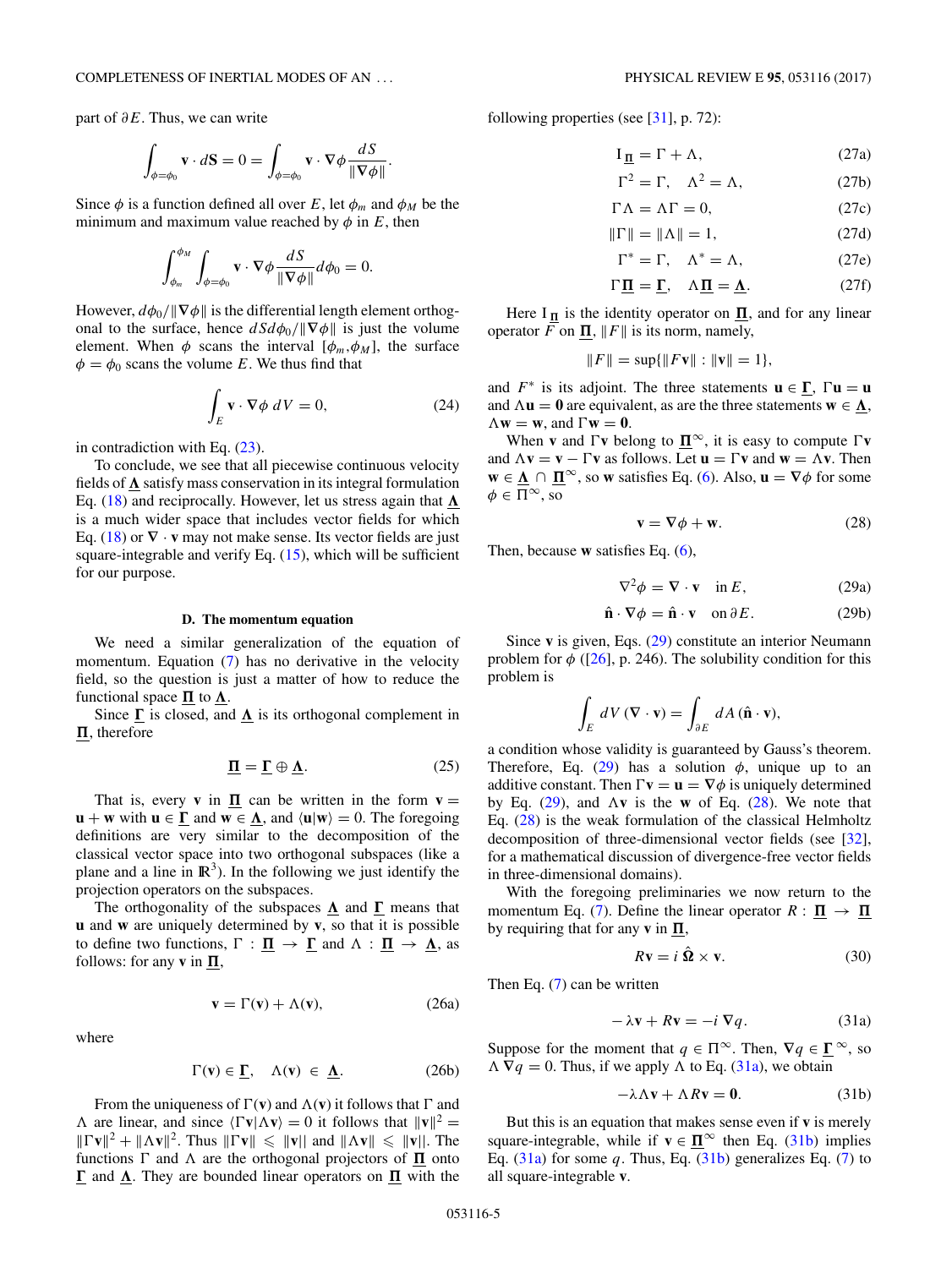Equation (31b) can be further simplified, since the eigensolution  $\bf{v}$  must also satisfy Eq.  $(17)$ , the generalization of Eq. (6). As already noted, Eq. (17) is equivalent to  $\mathbf{v} = \Lambda \mathbf{v}$ , and this permits rewriting Eq.  $(31b)$  as

$$
L\mathbf{v} = \lambda \mathbf{v},\tag{32a}
$$

where

$$
L = \Lambda \, R\Lambda. \tag{32b}
$$

The operator *L* is defined on the whole space  $\Pi$ , but  $L\underline{\Lambda} \subseteq$  $\underline{\Lambda}$  and  $L\underline{\Gamma} = \{0\}$ . Hence, the only interesting part of *L* is actually  $L|\Lambda$ , the restriction of L to  $\Lambda$ .

The Poincaré problem, Eqs. (6) and (7), is now generalized to square-integrable but possibly nondifferentiable velocity fields **v**. The pair **v***, λ* solves this generalized Poincaré problem if **v** is an eigenvector and *λ* the corresponding eigenvalue of the linear operator  $L|\Lambda$  on the Hilbert space  $\Lambda$ .

Further study of *L* depends on the observations that

$$
||L|| \leq 1 \tag{33a}
$$

and

$$
L^* = L. \tag{33b}
$$

To prove Eq. (33a), note from Eq. (32b) that  $||L|| \le$  $||\Lambda|| ||R|| ||\Lambda||$ . By Eq. (27d), therefore,  $||L|| \le ||R||$ . But since  $|\hat{\Omega}| = 1$ ,  $|R\mathbf{v}| \le |\mathbf{v}|$ , and hence  $||R\mathbf{v}|| \le ||\mathbf{v}||$ . Thus,

$$
||R|| \leq 1,\tag{34a}
$$

and Eq. (33a) follows. To prove Eq. (33b), note that for bounded linear operators *F*, *G* on  $\Pi$  one has  $(FG)^* = G^*F^*$ . Thus, from Eq. (32b),  $L^* = \Lambda^* R^* \Lambda^*$ . Then from Eq. (27e),  $L^* = \Lambda R^* \Lambda$ , and Eq. (33b) will follow if we can prove that

$$
R^* = R. \tag{34b}
$$

This last is simply the assertion that for any  $\mathbf{v}_1$ ,  $\mathbf{v}_2$  in  $\Pi$ ,

$$
\langle \mathbf{v}_1 | i \hat{\mathbf{\Omega}} \times \mathbf{v}_2 \rangle = \langle i \hat{\mathbf{\Omega}} \times \mathbf{v}_1 | \mathbf{v}_2 \rangle,
$$

a fact evident from Eq. (10).

In what follows,  $L|\Delta$  will usually be abbreviated as *L* when no confusion can result. Properties Eq. (33) of *L* assure that all its eigenvalues  $\lambda$  are real and lie in the interval  $-1 \leq \lambda \leq 1$ . Because *L* is self-adjoint, a well-known argument (e.g., [31], p. 112) shows that if  $L$ **v**<sub>1</sub> =  $\lambda_1$ **v**<sub>1</sub> and  $L$ **v**<sub>2</sub> =  $\lambda_2$ **v**<sub>2</sub> and  $\lambda_1 \neq$  $\lambda_2$  then  $\langle \mathbf{v}_1 | \mathbf{v}_2 \rangle = 0$ .

Thus we generalized to square-integrable **v** the results obtained by Greenspan [28,30] and Kudlick [27] for continuously differentiable **v**, with one exception: Kudlick ([10], p. 61) shows that for continuously differentiable **v**,  $\lambda = \pm 1$ are not eigenvalues. In fact, the numbers  $\lambda = \pm 1$  can be excluded from the eigenvalue spectrum for any **v** which is merely square-integrable, and for any volume. We give the complete proof in appendix. For triaxial ellipsoids,  $\lambda \neq \pm 1$ also follows from Lebovitz's [22] result that all eigenfunctions in an ellipsoid are polynomials, and thus smooth enough to admit Kudlick's proof.

## **IV. COMPLETENESS OF THE EIGENFUNCTIONS FOR A TRIAXIAL ELLIPSOID**

#### **A. Introduction**

Generalizing the Poincaré problem to square-integrable velocity fields is useful not only because such fields are needed to describe flows of inviscid fluids, but also because they make available the spectral theory for bounded, self-adjoint linear operators in Hilbert space.

Let us briefly summarize what spectral theory tells us about *L* (i.e.,  $L|\Delta$ ) which we know to be a linear self-adjoint bounded operator defined over a Hilbert space. First this operator is normal as it (obviously) commutes with its adjoint:  $LL^* =$ *L*<sup>∗</sup>*L*. Then, for any nonzero bounded linear operator *F* on a Hilbert space **H**, the spectrum  $\sigma(F)$  of *F* is the set of all complex numbers  $\lambda$  such that  $F - \lambda I$  fails to have a bounded linear inverse. The spectrum is always a non-empty, closed subset of the complex plane  $([31]$ , pp. 89 and 94). If *F* is bounded, then  $|\lambda| \leq ||F||$  for every  $\lambda$  in  $\sigma(F)$  ([31], p. 109). If *F* is self-adjoint, then  $\sigma$  (*F*) is a subset of the real axis ([31], p. 71).

The spectrum can be divided into three parts known as the point spectrum (the eigenvalues), the continuous spectrum and the residual spectrum. These three sets are disjoint and in our case they are subsets of the real axis interval [−1*,*1] since  $||L|| \le 1$ . For a self-adjoint operator, it may be proved that the residual spectrum is empty (e.g., theorem 9.2-4 in [33]). Hence, for our problem we are just left with the continuous and eigenvalue spectra. In this case, a complex number *λ* can qualify for membership in  $\sigma(F)$  in two ways: first, there may be a nonzero **h** in **H** such that  $(F - \lambda I)$ **h** = **0**; that is,  $\lambda$ may be an eigenvalue of *F* (its eigenvector being **h**). In other words, when  $\lambda$  is in the point spectrum of  $F$ ,  $(F - \lambda I)$  is not injective. Second,  $\lambda$  may be such that  $(F - \lambda I)^{-1}$  exists but  $(F - \lambda I)$  is not surjective. In other words,  $(F - \lambda I)(\underline{H}) \neq \underline{H}$ but (*F* − *λ*I)(**H**) = **H** or the image of (*F* − *λ*I) is dense in **H**. In this case *λ* belongs to the continuous spectrum.

Interestingly, another subdivision of the spectrum has been introduced by mathematicians (e.g., [34], p. 51 or [35], p. 81). This other division is between the approximate point spectrum and the compression spectrum. Unlike the preceding subsets of the spectrum, these two subsets are not disjoint. When *λ* is in the approximate point spectrum ( $F - \lambda I$ ) **h** may be nonzero whenever  $\mathbf{h} \neq \mathbf{0}$ , but there may be a sequence  $\mathbf{h}_1, \mathbf{h}_2, \ldots$  in  $\underline{\mathbf{H}}$ such that  $\|\mathbf{h}_n\| = 1$  and  $\lim_{n\to\infty} \| (F - \lambda I) \mathbf{h}_n \| = 0$ . In this case,  $(F - \lambda I)^{-1}$  is a linear mapping well-defined on the range of  $F - \lambda I$ , but it is not a bounded operator and hence has no linear extension to all of  $H$  ([31], p. 44). To be complete the compression spectrum is the set

$$
\sigma_{\text{comp}}(F) = \{ \lambda \in \mathbb{C} \mid \overline{\text{Range}(F - \lambda I)} \subsetneq \underline{H} \},
$$

hence a subset of the continuous spectrum. However, we learn from Ref. [35] (Sec. 2.4, theorem 12) that for a normal operator the spectrum is identical to the approximate point spectrum. Applied to the Poincaré problem in the spheroid, which admits a set of eigenvalue dense in [−1*,*1], we may identify this interval with the approximate point spectrum and real numbers that are not eigenvalues are in the continuous spectrum. Of course, no eigenvectors are associated with members of the continuous spectrum.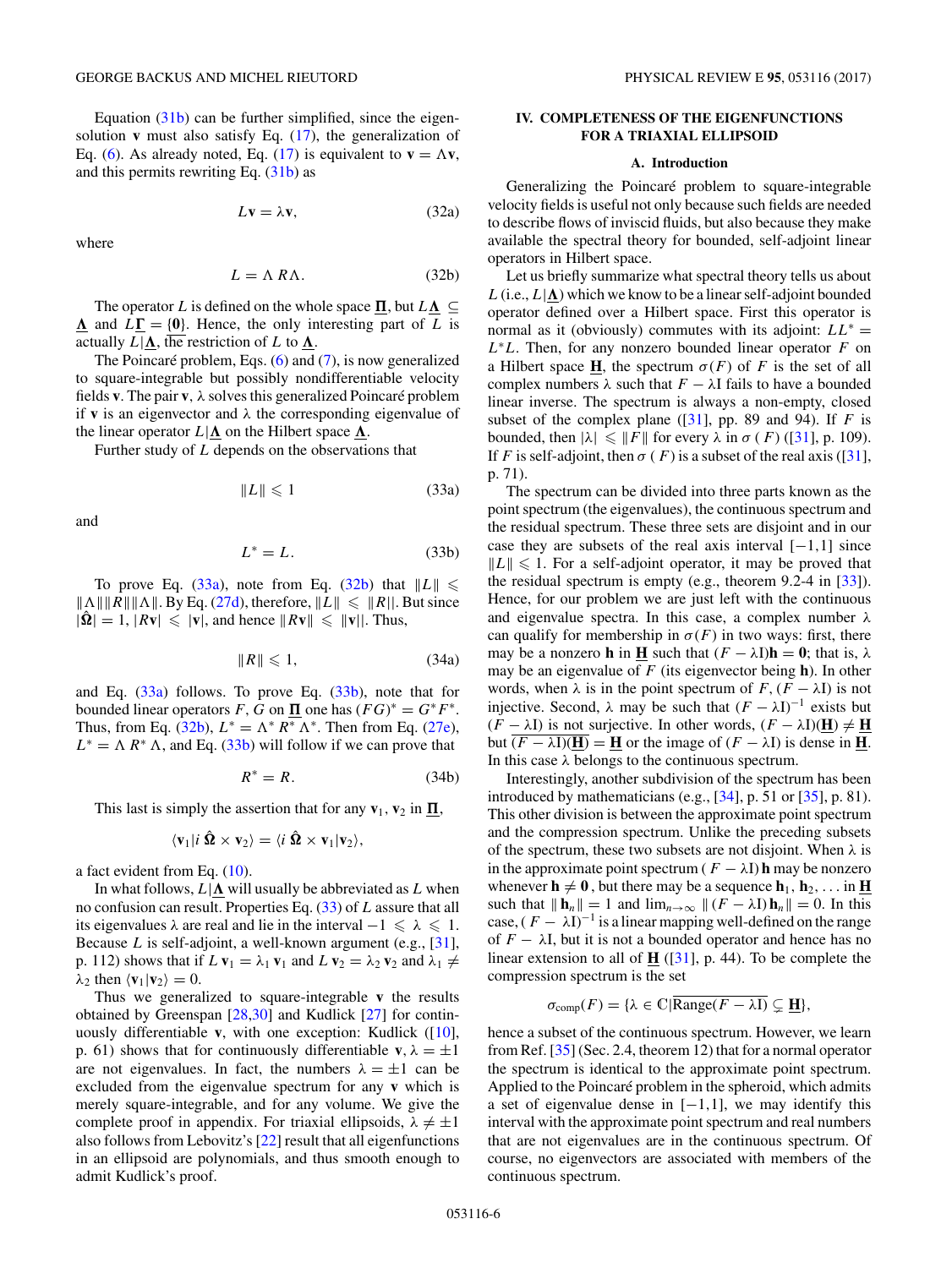### **B. A preliminary step**

How do we prove that a bounded, self-adjoint linear operator  $F : \mathbf{H} \to \mathbf{H}$  has a complete set of orthonormal eigenvectors, i.e., a collection of orthonormal eigenvectors, which constitutes an orthonormal basis for the Hilbert space **H** ? One method is to find an infinite sequence of subspaces of  $\underline{\mathbf{H}}$ , say  $\underline{\mathbf{H}}_1$ ,  $\underline{\mathbf{H}}_2$ ,  $\underline{\mathbf{H}}_3$ , ..., with these properties:

$$
\dim \underline{\mathbf{H}}_n < \infty,\tag{35a}
$$

$$
\underline{\mathbf{H}}_n \subseteq \underline{\mathbf{H}}_{n+1},\tag{35b}
$$

$$
\underline{\mathbf{H}} = \overline{\bigcup_{n=1}^{\infty} \underline{\mathbf{H}}_n}
$$
 (35c)

$$
F\underline{\mathbf{H}}_n \subseteq \underline{\mathbf{H}}_n. \tag{35d}
$$

We claim that whenever such a sequence of subspaces exists, *F* has a complete set of orthonormal eigenvectors in **H**.

To prove this claim, let  $\underline{\mathbf{K}}_1 = \underline{\mathbf{H}}_1$  and for  $n \geq 2$  let  $\underline{\mathbf{K}}_n$ be the orthogonal complement of  $\underline{\mathbf{H}}_{n-1}$  in  $\underline{\mathbf{H}}_n$ . Then  $\underline{\mathbf{H}}_n =$ **H**  $_{n-1}$  ⊕ **K**  $_n$  and **K**  $_m$  ⊥ **K**  $_n$  if  $m \neq n$ . Then Eq. (35c) implies that for any  $h \in \mathbf{H}$  there is a unique sequence of vectors **k**<sub>1</sub>, **k**<sub>2</sub>, ... with **k**<sub>*n*</sub> ∈ **<u><b>K**</u><sub>*n*</sub>, such that

$$
\lim_{N \to \infty} \left\| \mathbf{h} - \sum_{n=1}^{N} \mathbf{k}_{n} \right\| = 0. \tag{36}
$$

The self-adjointness of *F* implies that  $F\underline{\mathbf{K}}_n \subseteq \underline{\mathbf{K}}_n$  for all *n*, and thus  $F|\mathbf{\underline{K}}_n$  is a self-adjoint operator on the finitedimensional space  $\underline{\mathbf{K}}_n$ . Therefore  $\underline{\mathbf{K}}_n$  has an orthonormal basis consisting of eigenvectors of  $F|\mathbf{\underline{K}}_n$  ([36], p. 156). Collecting all these eigenvectors for all the  $\underline{\mathbf{K}}_n$  gives an orthonormal set of eigenvectors of  $F$  in  $\underline{\mathbf{H}}$ , and by Eq. (36) they constitute an orthonormal basis for **H**.

The direct application of the construction Eq. (35) to the Poincaré problem formulated in Sec. III would be to take  $H = \Lambda$  and  $F = L|\Lambda|$ . It turns out to be easier to take  $H = \Pi$ and  $F = L$ . Suppose that  $\overline{\mathbf{\Pi}}$  contains a sequence of subspaces  $\mathbf{\Pi}_1, \mathbf{\Pi}_2, \dots$  such that Eq. (35) is true with  $\mathbf{\mathbf{H}} = \mathbf{\Pi}, \mathbf{\mathbf{H}}_n = \mathbf{\Pi}_n$ , and  $F = L$ . We claim that then  $\underline{\Lambda}$  has a complete orthonormal basis consisting of eigenfunctions of  $L|\Delta$ .

To see this, note that Eq.  $(35)$  also holds with  $H =$  $L\Pi$ ,  $\mathbf{H}_n = L\Pi_n$ , and  $F = L|L\Pi$ . Therefore  $L\Pi$  has an orthonormal basis consisting of eigenfunctions of *L*.

Let  $\underline{\Lambda}$  be the set of all **w** in  $\underline{\Lambda}$  such that  $L**w** = **0**$ . Greenspan ([10], p. 40) calls these the geostrophic motions. Any orthonormal basis for  $\underline{\Lambda}$ <sub>0</sub> consists of eigenvectors of *L*. Therefore we have an orthonormal basis for  $\Lambda$  consisting of eigenvectors of *L* if we can prove that

$$
\underline{\Lambda} = \underline{\Lambda}_0 \oplus \overline{L} \underline{\overline{\Pi}}.
$$
 (37)

To prove Eq. (37), note first that if  $\mathbf{w} \in \mathbf{\underline{\Lambda}}_0$  then  $\langle L\mathbf{w} | \mathbf{v} \rangle = 0$ for every  $\mathbf{v} \in \underline{\Pi}$ . Hence,  $\langle \mathbf{w} | L \mathbf{v} \rangle = 0$  for every  $\mathbf{v} \in \underline{\Pi}$ . Hence **w** ⊥ *L* $\overline{\mathbf{\Pi}}$ , so **w** ⊥ *L* $\overline{\mathbf{\Pi}}$ . Thus  $\underline{\mathbf{\Lambda}}_0$  ⊥ *L* $\overline{\mathbf{\Pi}}$ . Next, suppose **w** ∈  $\underline{\Lambda}$  and  $\mathbf{w} \perp \overline{L} \underline{\Pi}$ . Since  $L^2 \mathbf{w} \in \overline{L} \underline{\Pi}$ , therefore  $\langle \mathbf{w} | L^2 \mathbf{w} \rangle = 0$ . But  $\langle \mathbf{w} | L^2 \mathbf{w} \rangle = \langle L\mathbf{w} | L\mathbf{w} \rangle$ , so  $L\mathbf{w} = \mathbf{0}$  and  $\mathbf{w} \in \mathbf{\underline{\Lambda}}_0$ .

## **C. Polynomial subspaces**

To apply the foregoing general remarks to the Poincaré problem, we set  $\underline{\mathbf{H}} = \underline{\mathbf{\Pi}}$  and  $F = L$  in Eq. (35), and we seek appropriate spaces  $\mathbf{\underline{\Pi}}_n$  to use as the  $\mathbf{\underline{H}}_n$  in Eq. (35). In the

axisymmetric ellipsoid, the Poincaré modes are all polynomial velocity fields ([10], p. 64). This suggests that spaces of such fields might serve as the  $\prod_{n}$ . To describe these spaces requires some notation. The origin of coordinates is fixed somewhere on the axis about which the fluid rotates, and **r** is the position vector relative to this origin. Let  $\Pi$  [*l*, *l*] be the set consisting of 0 and all complex homogeneous polynomials of degree *l* in **r**. If  $l < n$ , let  $\prod [l,n]$  be the set consisting of 0 and all polynomials whose monomial terms have degrees from *l* to *n* inclusive. Let  $\Pi$  [*l*, ∞] be the set consisting of 0 and all polynomials whose constituent monomials have degree *l* or greater. For any pair of integers  $(l, n)$  with  $l \leq n$ , including  $n = \infty$ , let  $\mathbf{\underline{\Pi}}[l, n]$ denote the set of vector fields whose Cartesian components are members of  $\Pi$  [l, n].

The arguments to follow will compare the dimensions of various linear spaces, and these dimension counts begin with the spaces just described. By the definition of  $\Pi$  [*l, l*], it is spanned by the monomials  $x^a y^b z^c$  with  $a + b + c = l$ . They are linearly independent, and their number is easily seen to be  $(l + 1)(l + 2)/2$ , so

$$
\dim \Pi [l, l] = (l+1)(l+2)/2. \tag{38a}
$$

Summing Eq. (38a) from  $l = 0$  to  $l = n$  gives

$$
\dim \Pi [0, n] = (n+1)(n+2)(n+3)/6. \tag{38b}
$$

Then dim  $\Pi$  [l, n] for  $l \geq 1$  can be computed from

$$
\dim \Pi [l, n] = \dim \Pi [0, n] - \dim \Pi [0, l - 1]. \tag{38c}
$$

The foregoing formulas hold with  $\Pi$  replaced by  $\Pi$  if the right sides of Eqs. (38a) and (38b) are multiplied by 3. In particular,

$$
\dim \underline{\Pi}[0, n] = (n+1)(n+2)(n+3)/2. \tag{38d}
$$

For later convenience we ignore  $\Pi$  [0*,* 0] and  $\Pi$  [0*,* 1]. In proving Eq. (35) we take  $\underline{\mathbf{H}} = \underline{\mathbf{\Pi}}$ ,  $F = L$ , and  $\underline{\mathbf{H}}_n = \underline{\mathbf{\Pi}}$  [0, n + 1] with  $n = 1, 2, \ldots$  Both Eqs. (35a) and (35b) are obvious, and Eq. (35c) is well known ([37], p. 375; [38], p. 68).

It remains only to verify Eq. (35d) when  $F = L$  and  $\underline{H}_n =$  $\Pi$  [0, *n* + 1]. We must show that if *n*  $\geq 2$ ,

$$
L\underline{\Pi}[0, n] \subseteq \underline{\Pi}[0, n]. \tag{39}
$$

From Eq. (30), clearly

$$
R\underline{\Pi}[0, n] \subseteq \underline{\Pi}[0, n],\tag{40}
$$

so Eq.  $(39)$  will follow from Eq.  $(32b)$  if it can be shown that

$$
\Lambda \underline{\Pi} [0, n] \subseteq \underline{\Pi} [0, n]. \tag{41a}
$$

Since  $\Gamma + \Lambda = I_{\underline{\Pi}}$ , Eq. (41a) is equivalent to

$$
\Gamma \mathbf{\underline{\Pi}} [0, n] \subseteq \mathbf{\underline{\Pi}} [0, n]. \tag{41b}
$$

Thus, everything hinges on proving Eq. (41b). Lebovitz [22] proves Eq. (41) directly by constructing explicit polynomial bases for  $\Lambda \Pi$  [0, *n*] and  $\Gamma \Pi$  [0, *n*] and showing that their total number is dim  $\Pi$  [0, *n*]. We give here an alternate proof which avoids some computation.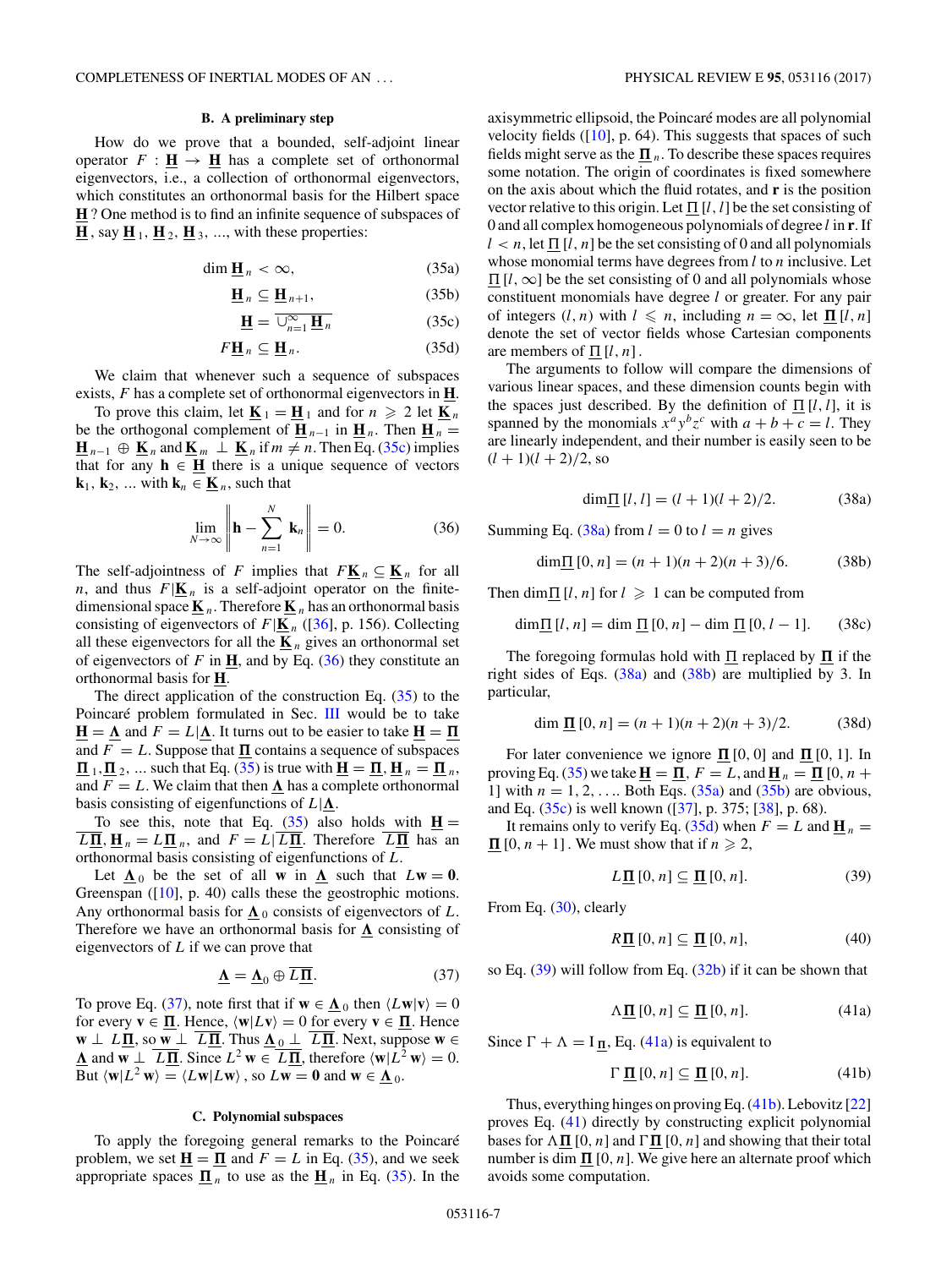## **D. The case of the ellipsoid**

We now show that Eq.  $(41b)$  is true whenever  $E$  is an ellipsoid, axisymmetric or not.We take the ellipsoid's principal axes as the coordinate axes, so that the equation of *∂E* is

$$
Ax2 + By2 + Cz2 = 1,
$$
 (42)

for some positive constants *A,B,C*. Then the outward unit normal to  $\partial E$  is  $\hat{\mathbf{n}} = \mathbf{K}/\|\mathbf{K}\|$  where, in an obvious notation,

$$
\mathbf{K} = Ax\hat{\mathbf{x}} + By\hat{\mathbf{y}} + Cz\hat{\mathbf{z}},\tag{43a}
$$

and

$$
\|\mathbf{K}\| = (A^2x^2 + B^2y^2 + C^2z^2)^{\frac{1}{2}}.
$$
 (43b)

Let  $D = \mathbf{K} \cdot \nabla$ , so that

$$
D = Ax \, \partial_x + By \, \partial_y + Cz \, \partial_z. \tag{44}
$$

To prove Eq. (41b) we choose any  $\mathbf{v} \in \Pi$  [0*, n*] and try to show that  $\Gamma$ **v**  $\in$   $\Pi$  [0, *n*] when *n*  $\geq$  2. We know that  $\Gamma$ **v**  $=$   $\nabla \phi$ where  $\phi$  solves Eq. (29). That is,

$$
\nabla^2 \phi = \nabla \cdot \mathbf{v} \quad \text{in } E,\tag{45a}
$$

$$
D\phi = \mathbf{K} \cdot \mathbf{v} \quad \text{on } \partial E. \tag{45b}
$$

If we can show that Eq. (45) has a solution  $\phi$  in  $\Pi$  [1,  $n + 1$ ], then  $\nabla \phi \in \mathbf{\Pi} [0, n]$ , and Eq. (41b) is established.

An idea of Cartan ( $[39]$ , p. 358) finds  $\phi$ . We note first that if  $\mathbf{v} \in \mathbf{\Pi} [0, n]$  then  $\mathbf{K} \cdot \mathbf{v} \in \mathbf{\Pi} [1, n + 1]$ . Next we claim that  $D: \Pi[1, n+1] \to \Pi[1, n+1]$  has an inverse,  $D^{-1}$ :  $\underline{\Pi}[1, n+1] \rightarrow \underline{\Pi}[1, n+1]$ . To see this, observe that the monomials  $x^a y^b z^c$  with  $1 \le a + b + c \le n + 1$  are a basis for  $\Pi$  [1,  $n + 1$ ] and that

$$
D xa yb zc = (Aa + Bb + Cc) xa yb zc.
$$
 (46)

Since  $aA + bB + cC$  is positive, we can divide by it and solve (46) for  $D^{-1}x^a y^b z^c$ .

Now let  $\psi \in \Pi[1, n-1]$  and consider the function  $\phi$ defined by

$$
\phi = D^{-1}[\mathbf{K} \cdot \mathbf{v} + (Ax^2 + By^2 + Cz^2 - 1)\,\psi].\tag{47}
$$

Clearly  $\phi \in \Pi$  [1,  $n + 1$ ], and  $\phi$  satisfies Eq. (45b). Can  $\psi$  be chosen in  $\Pi$  [1, *n* − 1] so that  $\phi$  also satisfies Eq. (45a)? If so, we have proved Eq. (41b). Thus, the question is whether, given  $\mathbf{v} \in \mathbf{\Pi}$  [0, *n*], we can find a  $\psi$  in  $\Pi$  [1, *n* − 1], such that

$$
T\psi = \alpha, \tag{48a}
$$

where

$$
T\psi = \nabla^2 D^{-1} [(Ax^2 + By^2 + Cz^2 - 1)\psi]
$$
 (48b)

and

$$
\alpha = \nabla \cdot \mathbf{v} - \nabla^2 D^{-1} (\mathbf{K} \cdot \mathbf{v}). \tag{48c}
$$

Define  $G_{n-1}$  to be the set of all scalar fields  $\alpha$  on *E*, such that

$$
\alpha \in \Pi \left[ 0, n-1 \right] \tag{49a}
$$

and

$$
\int_{E} dV \, \alpha = 0. \tag{49b}
$$

For any vector field **v** Gauss's theorem implies Eq. (49b) for the  $\alpha$  computed from Eq. (48c). If also  $\mathbf{v} \in \mathbf{\Pi}$  [0, *n*] then clearly  $\alpha$  also satisfies Eq. (49a), so  $\alpha \in G_{n-1}$ . Therefore, to show that Eq. (48a) has a solution  $\psi \in \Pi$  [1,  $n-1$ ] it suffices to show that

$$
T\mathbf{\underline{\Pi}}\left[1, n-1\right] = G_{n-1}.\tag{50}
$$

We establish Eq.  $(50)$  in two stages. First we prove that

$$
T\mathbf{\underline{\Pi}}\left[1, n-1\right] \subseteq G_{n-1},\tag{51a}
$$

and then we prove that

$$
\dim T \underline{\Pi}[1, n-1] = \dim G_{n-1}.
$$
 (51b)

To prove Eq. (51a), note that if  $\psi \in \Pi[1, n-1]$  and  $\alpha = T \psi$  then the definition of *T*, Eq. (48b), makes Eq. (49a) obvious, while Eq. (49b) follows from Gauss's theorem. To prove Eq. (51b), we note that

$$
\dim G_{n-1} = n(n+1)(n+2)/6 - 1 = \dim \underline{\Pi}[1, n-1],
$$

so it suffices to prove that  $T$  is injective, since in that case  $\dim \Pi [1, n-1] = \dim T \Pi [1, n-1]$ . Thus, we need to show that  $T \psi = 0$  implies  $\psi = 0$ . Let  $\phi = D^{-1}[(Ax^2 + By^2 + E^{-1})]$  $Cz^2 - 1$ )  $\psi$ ]. Then,  $T\psi = 0$  implies  $\nabla^2 \phi = 0$  everywhere, while obviously  $D\phi = 0$  on  $\partial E$ , so  $\hat{\mathbf{n}} \cdot \nabla \phi = 0$  on  $\partial E$ . Thus  $\phi$ is constant in *E*. Then  $(Ax^2 + By^2 + Cz^2 - 1)\psi = D\phi = 0$ in *E*. Hence,  $\psi = 0$  everywhere.

At this point the chain of argument is complete. We have proved Eq. (50) and hence Eq. (41) when *∂E* is the ellipsoid Eq.  $(42)$ , oriented in any way relative to  $\Omega$ . In consequence, we have Eq. (39), so that Eq. (35) is verified when  $H = \Pi$ ,  $\mathbf{H}_n = \mathbf{\Pi} [0, n+1]$  and  $F = L$ . It follows that when  $\partial E$  is an ellipsoid then  $\Lambda$  has an orthonormal basis consisting of velocity fields  $w_1, w_2, \ldots$  each of which is an eigenvector of  $L|\Lambda$  and is an inhomogeneous polynomial in **r**. This last fact makes available Kudlick's argument ([10], p. 61) that  $+1$  and  $-1$  cannot be eigenvalues of any  $w_n$ , so all the eigenvalues  $\lambda_n$ of  $L|\Lambda$  satisfy  $-1 < \lambda_n < 1$ .

The foregoing demonstration essentially hinges on the fact that the ellipsoid is a smooth quadratic surface, so that we can work in the functional spaces of polynomials which are square-integrable and infinitely differentiable. With a polynomial velocity field of  $\Pi[0,n]$ , we have proved that the projection on the subspace  $\underline{\Gamma}$  is an internal operation, i.e.,  $\Gamma$ (**v**) still belongs to  $\Pi[0,n]$ . Since the subspace  $\Lambda$  of the mass conservative velocity field and  $\Gamma$  are orthogonal and complementary, it also means that the projection on  $\Lambda$  is also an internal operation for this polynomial space. However, it is easier to work with vector velocity fields of  $\Gamma$  because these vector fields are irrotational and simply described by a scalar function. With these remarks the operator *L* is also internal in the polynomial space  $\Pi[0,n]$  and polynomial eigenfunctions are possible.

## **V. THE POINCARÉ MODES**

## **A. Known properties**

For an axisymmetric ellipsoid rotating about its axis of symmetry Bryan [19] extracted from Poincaré [20] paper a list of particular polynomial eigenvelocities belonging to the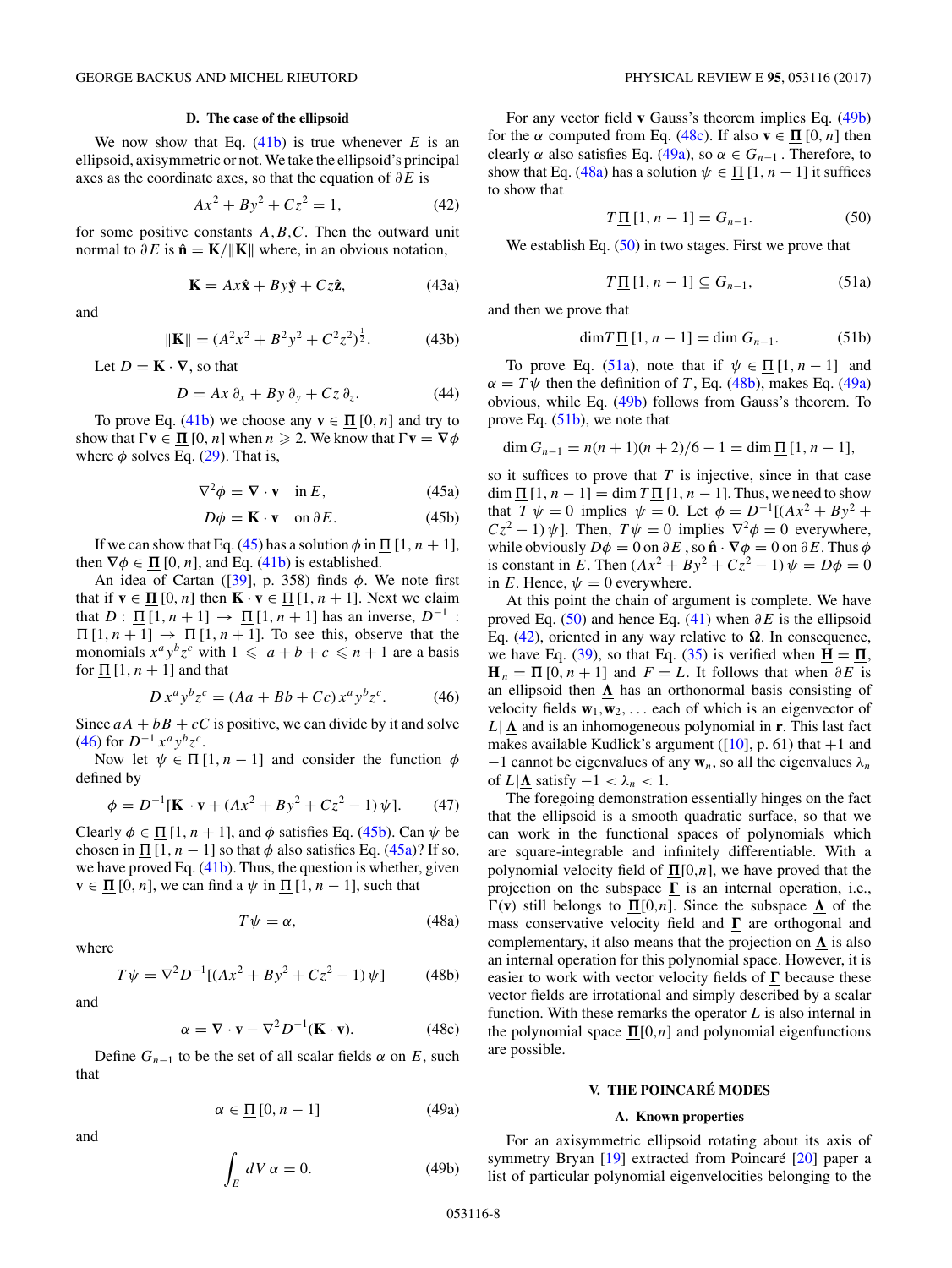family described in the preceding section, and expressible in closed form in terms of Legendre functions. For the Poincaré problem Greenspan [10] and [25] give a succinct description of such modes. These Poincaré modes are described in more detail than is usual in the literature in Appendix  $\overline{B}$  of the paper, this in order to count them and to make possible a proof in the next section that they are complete if supplemented by some geostrophic modes.

From Appendix  $\overline{B}$ , we shall keep in mind that the pressure field associated with the eigenmodes read

$$
q(s,\phi,z) = e^{im\phi} P_l^m(\sin\xi) P_l^m(\sin\eta),\tag{52}
$$

for any given integer  $l \geq 1$  and  $m \in [-l, l]$ . In this expression, *ξ* and *η* are given as functions of the cylindrical coordinates *s* and *z* by Eq. (B8) and  $P_l^m$  are the classical associated Legendre polynomials. The determination of the eigenfrequency needs the computation of a root of

$$
[\cos \gamma \partial_{\gamma} - mh(\gamma)]P_l^m(\sin \gamma) = 0 \tag{53}
$$

with  $0 < |y| < \pi/2$  and where  $h(y)$  is given by Eq. (B6). Then, the root  $\gamma$  serves in the relation between  $\xi, \eta, s$  and *z* Eq. (B8) and for the determination of the eigenfrequency through Eq.  $(B6)$ .

For  $m = 0$  the polynomial solutions given by Eq. (52) have an important peculiarity. In that case, if  $\gamma_0$  solves Eq. (53) so does  $-\gamma_0$ , and the two coordinate systems Eq. (B8) generated from  $\gamma = \gamma_0$  and  $\gamma = -\gamma_0$  give the same pressure function *q* via Eq. (52). However, they give different eigenvalues *λ* in Eq. (B6), equal except for opposite signs. Hence they generate different velocity fields **v** in Eq. (8). In ordinary eigenvalue problems, the eigenfunction has a unique eigenvalue, so it is better bookkeeping to regard the velocity field **v** rather than the pressure field *q* as the eigenfunction belonging to the eigenvalue *λ*.

As noted by Cartan [39], Kudlick [27], and Greenspan ([10], p.  $65$ ), the pressure functions Eq.  $(52)$  are inhomogeneous polynomials of degree  $l$  in the Cartesian coordinates  $x, y, z, a$ fact which can be verified from Eq.  $(B15b)$ . Hence the velocity field **v** calculated via Eq. (8) from the *q* of Eq. (52) and the  $\lambda$  of Eq. (B6) has Cartesian components which are inhomogeneous polynomials of degree  $l - 1$  in  $x, y, z$ .

One other observation will simplify the bookkeeping: when  $m \neq 0$ ,  $\gamma = 0$  cannot be a root of Eq. (53) because the left side of Eq.  $(53)$  is the sum of two terms, one even and one odd in  $\gamma$ . The odd term must vanish at  $\gamma = 0$ , so the even term cannot. Otherwise,  $P_l^m(\mu)$  would have a double zero at  $\mu = 0$ . Being a nonzero solution of a second order linear ordinary differential equation,  $P_l^m$  can have no double zeros.

When  $m=0$ , the foregoing argument also shows that  $\gamma = 0$ cannot be a root of Eq. (53) if *l* is odd. If *l* is even and  $m = 0$ , then  $\gamma = 0$  must be a root of Eq. (53). This produces  $\gamma = 0$ , and thus  $\lambda = 0$  in Eq. (B6). But  $\gamma = 0$  cannot be used in Eq. (B8) to generate a curvilinear coordinate system, so there is no pressure field Eq.  $(52)$  or velocity field Eq.  $(8)$ corresponding to the root  $\eta = 0$  of Eq. (53) when  $m = 0$  and *l* is even. This gap is easily repaired. For  $\lambda = 0$  the pressure field

and the velocity field obtained from it via Eq.  $(7)$ , not Eq.  $(8)$ ,

$$
\mathbf{v} = (\partial_s q) \hat{\boldsymbol{\phi}} = l s^{l-2} (y \hat{\mathbf{x}} - x \hat{\mathbf{y}}), \tag{54b}
$$

are solutions of Eqs.  $(6)$  and  $(7)$ . These are the classical geostrophic solutions. When *l* is even, Eq. (54a) is a polynomial in  $x, y, z$ , of degree  $l$ , and the Cartesian components of Eq. (54b) are polynomials of degree (*l* − 1). It seems reasonable to assign the eigenvalue  $\lambda = 0$  and the pressure and velocity eigenfunctions Eq. (54) to the root  $\gamma = 0$  of Eq. (53) when  $m = 0$  and *l* is even.

These bookkeeping conventions permit a simple enumeration of the Poincaré polynomial solutions of Eqs. (6) and (7). For each integer  $l \geq 1$  and each integer  $m$  in  $-l \leq m \leq l$ , let *η* be a root of

$$
[\cos \eta \partial_{\eta} - mh(\eta)]P_l^m(\sin \eta) = 0,
$$
 (55a)

$$
-\pi/2 < \eta < \pi/2. \tag{55b}
$$

Set  $\gamma = \eta$  and find  $\lambda$  from Eq. (B6). Find *q* and **v** from Eqs. (B8), (52), and (8), except when  $\eta = 0$ . The root  $\eta = 0$ can appear only when  $m = 0$  and *l* is even. In that case, find *q* and **v** from Eq. (54). Any *q* and **v** obtained in one of these ways will be called an (*l,m*)-Poincaré pressure polynomial and an (*l,m*)-Poincaré velocity polynomial. An (*l,m*) pressure polynomial is an inhomogeneous polynomial of degree *l* in  $x, y, z$ , and the Cartesian components of an  $(l,m)$  velocity polynomial are inhomogeneous polynomials of degree *l* − 1 in *x,y,z*.

The foregoing discussion summarizes very briefly the classical literature on the Poincaré polynomial solutions of Eqs. (6) and (7) when *∂E* is an ellipsoid symmetric about the axis of rotation of the fluid. We propose to supplement this classical work with a proof in Sec. VI that the Poincaré velocity polynomials are complete. That proof requires that we have a lower bound for the number *N*(*l,m*) of (*l,m*)-Poincaré velocity polynomials. Our bookkeeping conventions assure that  $N(l, m)$  is just the number of roots of Eq. (55).

## **B. A lower bound for the number of (***l,m***)-Poincaré velocity polytnomials**

To calculate this number, define  $\mu = \sin \eta$  and  $g(\mu) = h(\eta)$ , so that from Eq.  $(B6b)$ 

$$
g(\mu) = [1 - \epsilon (1 - \mu^2)]^{\frac{1}{2}}, \tag{56a}
$$

where

$$
\epsilon = 1 - (c/a)^2 \tag{56b}
$$

measures the flatness of the spheroid. Then Eq. (55) becomes

$$
[(1 - \mu^2)\partial_{\mu} - mg(\mu)]P_l^m(\mu) = 0,
$$
 (57a)

with

$$
-1 < \mu < 1. \tag{57b}
$$

First, suppose  $m = 0$ . Then  $l + 1$  applications of Rolle's theorem in the expression of associated Legendre polynomials, namely,

$$
P_l^m(\mu) = (2^l \, l!)^{-1} \, (1 - \mu^2)^{m/2} \, \partial_{\mu}^{l+m} \, (\mu^2 - 1)^l \tag{58}
$$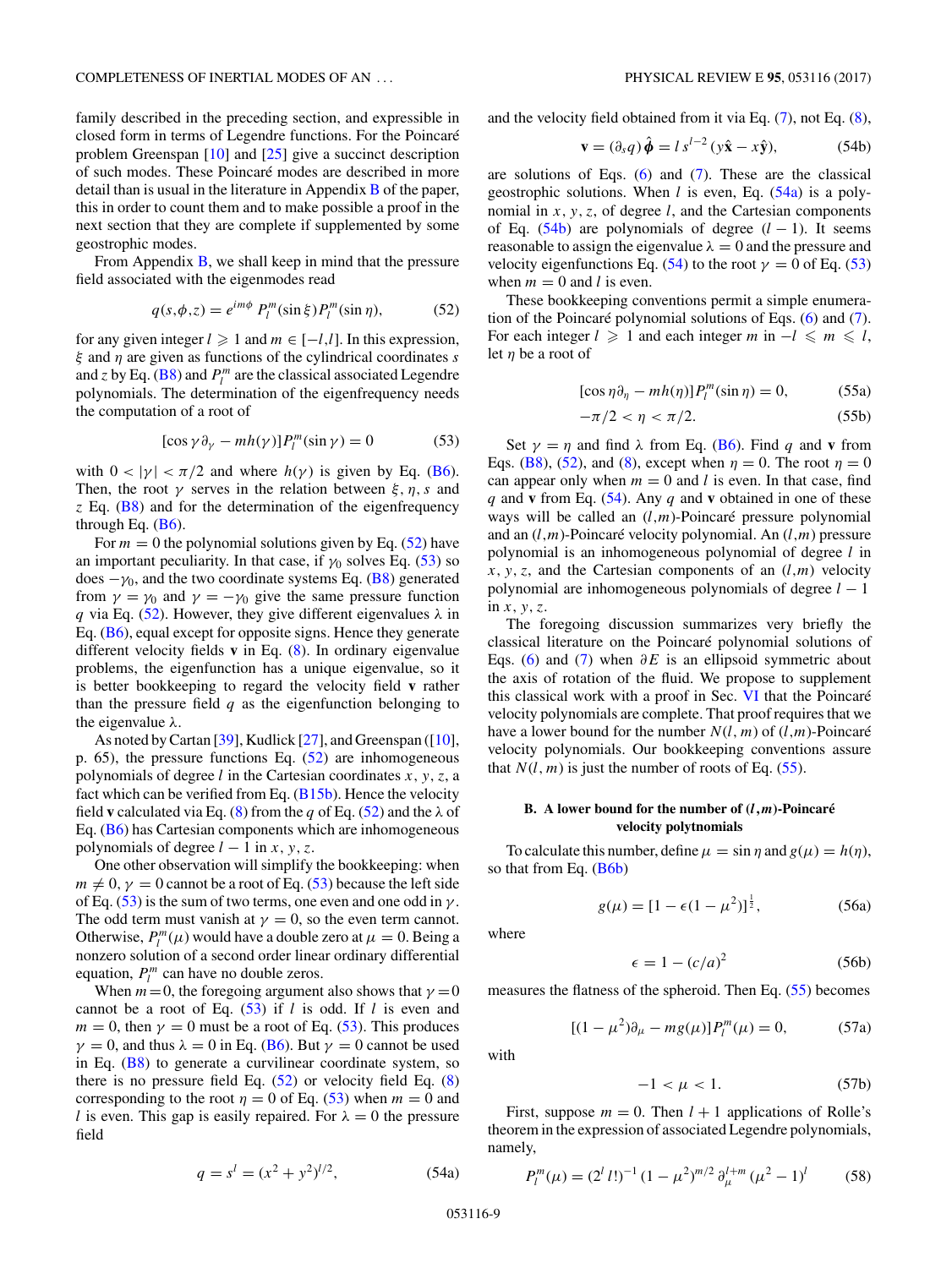show that

$$
N(l, 0) = l - 1.
$$
 (59)

Next, suppose  $m \neq 0$ . If  $\mu$  is a root of Eq. (57) for this *m*, then  $-\mu$  is a root for  $-m$ . As Greenspan ([10], p. 64) observes, this means that the Poincaré modes with  $m \neq 0$  are traveling waves. Therefore,

$$
N(l, m) = N(l, -m),\tag{60}
$$

and we need calculate  $N(l, m)$  only when  $m > 0$ . To this end, define

$$
F(\mu) = \int_0^{\mu} d\zeta g(\zeta) (1 - \zeta^2)^{-1}, \tag{61}
$$

so that Eq. (57a) becomes

$$
\partial_{\mu} \left[ e^{-mF(\mu)} P_l^m(\mu) \right] = 0. \tag{62}
$$

Note that

$$
\frac{g(\zeta)}{1-\zeta^2} = \frac{1}{2}(1-\zeta)^{-1} + \frac{1}{2}(1+\zeta)^{-1} - \epsilon [1+g(\zeta)]^{-1},
$$

so that

$$
F(\mu) = \frac{1}{2} \ln(1 + \mu) - \frac{1}{2} \ln(1 - \mu) - \ln G(\mu),
$$

where

$$
G(\mu) = \epsilon \int_0^{\mu} d\zeta \left[1 + g(\zeta)\right]^{-1}
$$

Using Eq.  $(58)$ , we can now write Eq.  $(57a)$  as

$$
\partial_{\mu} \left[ G(\mu)^{m} (1 - \mu)^{m} \partial_{\mu}^{1 + m} (\mu^{2} - 1)^{l} \right] = 0. \tag{63}
$$

*.*

Applying Rolle's theorem  $l + m$  times shows that the  $(l - m)$ th degree polynomial  $\partial_{\mu}^{l+m}(\mu^2 - 1)^l$  has exactly  $l - m$  simple zeros in  $-1 < \mu < 1$ . Therefore, the *l*th degree polynomial  $(1 - \mu)^m \frac{\partial l}{\mu} + m(\mu^2 - 1)^l$  has only these zeros and *m* zeros at  $\mu = 1$ . Thus, the same is true of the function  $G(\mu)^m(1 \mu$ <sup>*m*</sup>  $\partial_{\mu}^{l+m}(\mu^2 - 1)^l$ . Then Rolle's theorem gives Eq. (63) at least  $l - m$  roots in  $-1 < \mu < 1$ . Thus,

$$
N(l, m) \geqslant l - |m| \quad \text{if } m \neq 0. \tag{64}
$$

This inequality will suffice in Sec. VII to prove the completeness of the Poincaré velocity polynomials when *∂E* is an ellipsoid symmetric about the axis of rotation of the fluid. That proof will produce, as a byproduct, the conclusion that equality must hold in Eq.  $(64)$ , so

$$
N(l, m) = l - |m| \quad \text{if } m \neq 0. \tag{65}
$$

One interesting consequence of Eq. (57) is that the eigenvalues  $\lambda$  of the Poincaré problem Eqs. (6) and (7) in an axisymmetric ellipsoid are dense in the interval  $-1 < \lambda < 1$ . Indeed, the eigenvalues belonging to  $m = 0$  are already dense. To see this, observe that for  $m = 0$  Eq. (57a) becomes  $\partial_{\mu} P_{l}^{0}(\mu) = 0$ . An integration by parts and an appeal to Legendre's equation show that

$$
\int_{-1}^{1} d\mu (1 - \mu^2) \partial_{\mu} P_{l}^{0}(\mu) \partial_{\mu} P_{l'}^{0}(\mu)
$$
  
=  $l(l+1) \int_{-1}^{1} d\mu P_{l}^{0}(\mu) P_{l'}^{0}(\mu),$  (66)

so that the polynomials  $\partial_{\mu} P_{l}^{0}(\mu)$  with  $l = 1, 2, 3,...$  are orthogonal on  $-1 < \mu < 1$  with weight function  $(1 - \mu^2)$ . It follows ([40], p. 111) that their zeros are dense in that interval.

## **VI. COMPLETENESS OF THE POINCARÉ VELOCITY POLYNOMIALS IN AN AXISYMMETRIC ELLIPSOID**

The present section proves the claim made in its title: we wish to verify that the polynomials that have been found by Bryan [19] for the spheroid form indeed the complete base that we expect for the ellipsoid.

## A. Dimension of the polynomial subspace  $\Lambda \Pi$  [0, *n*]

The proof depends on an appeal to Sec. IV. As noted in that section,  $\mathbf{\underline{\Pi}}$  is the closure of  $\cup_{n=1}^{\infty} \mathbf{\underline{\Pi}} [0, n]$ . Since  $\mathbf{\underline{\Lambda}} = \Lambda \mathbf{\underline{\Pi}}$  and  $\Lambda$  is continuous, it follows that

$$
\underline{\Lambda} = \overline{\cup_{n=1}^{\infty} \Lambda \underline{\Pi} \left[0, n\right]}.
$$
\n(67)

Therefore, to prove the completeness of the Poincaré velocity polynomials it sufficies to prove that for each *n* the Poincaré polynomials of degree  $\leq n$  constitute a basis for  $\Lambda \mathbf{\underline{\Pi}} [0, n]$ . In fact, we shall see that they almost constitute an orthogonal basis.

The first step in the proof is to show that, whatever the shape of the fluid volume *E*,

$$
\dim \Lambda \mathbf{\Pi} [0, n] = n(n+1)(2n+7)/6. \tag{68}
$$

Second, when *E* is an axisymmetric ellipsoid rotating about its axis of symmetry, of course all the Poincaré eigenvelocity fields with degrees  $\leq n$  are members of  $\Lambda \mathbf{\Pi}$  [0, *n*], so we finish the proof by showing that the number of linearly independent Poincaré modes of degree  $\leq n$  is at least Eq. (68).

Lebovitz [22] establishes Eq. (68) for ellipsoids *E* by constructing a particular non-orthonormal polynomial basis for  $\Lambda \Pi$  [0, n]. He says (p. 231, Sec. VII) that such polynomial bases are available for all shapes *E*. We have not been able to verify this. Nevertheless, Eq. (68) *is* true for all shapes *E*. What fails for some nonellipsoids (for example, the cube) is Eq. (41a). This does not rule out the existence of a complete polynomial basis for the Poincaré problem because Eq. (35) is not an equivalence.

We begin the proof of Eq. (68) by recalling ([36], p. 90) that if **Q** is any finite dimensional subspace of  $\mathbf{\Pi}$  and  $F : \mathbf{\Pi} \to \mathbf{\Pi}$ is linear, and ker F|**Q** is the set of all  $\mathbf{v} \in \mathbf{Q}$  such that  $F\mathbf{v} = \mathbf{0}$ , then

$$
\dim \ker F[\mathbf{Q} + \dim F\mathbf{Q}] = \dim \mathbf{Q}.\tag{69}
$$

Next, since  $\Lambda$  and  $\Gamma$  are orthogonal projectors with  $\Lambda + \Gamma =$  $I_{\Pi}$ , it follows from the definitions that

$$
\ker \Lambda | \mathbf{Q} = \mathbf{Q} \cap \Gamma \mathbf{Q}.
$$
 (70)

Taking  $F = \Lambda$  in Eq. (69) and  $\mathbf{Q} = \mathbf{\underline{\Pi}}[0, n]$  in Eqs. (69) and (70) gives

$$
\dim(\underline{\Pi}[0,n] \cap \Gamma \underline{\Pi}[0,n]) + \dim \Lambda \underline{\Pi}[0,n] = \dim \underline{\Pi}[0,n].
$$
\n(71)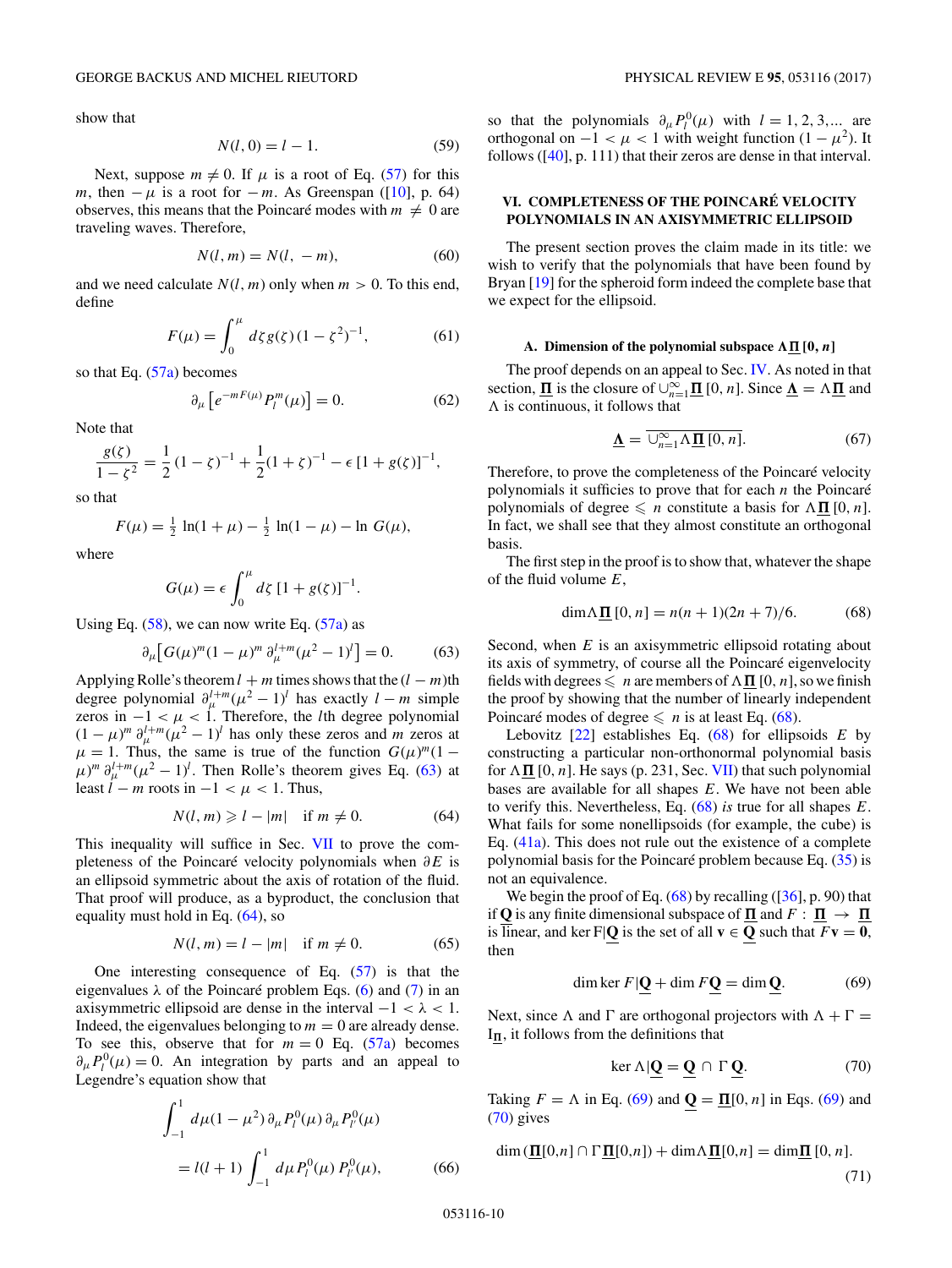Then, because of Eqs.  $(38c)$ ,  $(38d)$ , and  $(71)$ , we can establish Eq. (68) by showing that

$$
\dim\left(\mathbf{\underline{\Pi}}\left[0,n\right]\cap\Gamma\mathbf{\underline{\Pi}}\left[0,n\right]\right) = \dim\Pi\left[1,n+1\right].\tag{72}
$$

To prove Eq. (72), we note first that if  $\phi \in \Pi[1, n+1]$  and  $\nabla \phi = 0$  then  $\phi = 0$ . Thus,  $\nabla : \Pi [1, n+1] \rightarrow \Pi [0, n]$  is an injection, so

$$
\dim \Pi [1, n+1] = \dim \nabla \Pi [1, n+1]. \tag{73}
$$

Therefore, to prove Eq.  $(72)$ , it suffices to prove that

$$
\underline{\Pi}[0,n] \cap \Gamma \underline{\Pi}[0,n] = \nabla \Pi[1,n+1]. \tag{74}
$$

The  $\supseteq$  half of (74) is easy. If  $\phi \in \Pi[1, n+1]$ , then  $\nabla \phi \in$  $\Pi$  [0, *n*], and  $\Gamma \nabla \phi = \nabla \phi$ , so  $\nabla \phi \in \Gamma \Pi$  [0, *n*]. To prove the  $\subseteq$ half of Eq. (74), suppose that  $\mathbf{v} \in \mathbf{\Pi}$  [0, *n*]  $\cap$   $\Gamma$   $\mathbf{\Pi}$  [0, *n*]. Then  $\mathbf{v} = \nabla \mathbf{v}$ , so  $\mathbf{v} = \nabla \phi$  for some scalar field  $\phi$ . We can calculate *φ* ( **r** ) as the line integral of **v** along a polygonal curve starting at **0**, ending at **r**, and consisting of straight line segments parallel to the coordinate axes. This calculation succeeds even if *E* consists of several disconnected pieces, because a polynomial known in any open set is uniquely determined in all space, so the path of integration need not remain in *E*. Then  $\phi \in$  $\Pi$  [1*, n* + 1]*,* and  $\mathbf{v} = \nabla \phi \in \nabla \Pi$  [1*, n* + 1]*.* 

### **B. Number and orthogonality of Poincaré polynomials**

#### *1. General idea*

Having established Eq. (68), now we must count the Poincaré modes. Suppose *∂E* is an ellipsoid symmetric about the axis of rotation of the fluid. Choose coordinates as in section V and let  $N(l, m)$  be as defined there. That is, for any integers *l, m* with  $l \ge 1$  and  $|m| \le l$ ,  $N(l, m)$  is the number of (*l,m*)-Poincaré velocity polynomials, and also the number of roots of Eq. (55). Let  $\eta_{l,m,\nu}$  be those roots, with  $1 \leq v \leq N(l, m)$ . Let  $\lambda_{l,m,v}$  be the eigenvalues obtained by setting  $\gamma = \eta_{l,m,\nu}$  in Eq. (B6). Let  $\mathbf{v}_{l,m\nu}$  be the corresponding (*l,m*)-Poincaré velocity polynomials, obtained either from Eq. (54b) or from Eq. (8), (B8), and (52). Then for all *l, m, ν*,

$$
L\mathbf{v}_{l,m,v} = \lambda_{l,m,v} \mathbf{v}_{l,m,v} \tag{75}
$$

and

$$
\mathbf{v}_{l,m,\nu} \in \mathbf{\underline{\Pi}}\left[0, l-1\right].\tag{76}
$$

We propose to prove that, after a modest amount of Gram-Schmidt orthogonalization, the  $\mathbf{v}_{l,m,\nu}$  with  $l \leq n+1$  provide an orthogonal basis for  $\Lambda \mathbf{\Pi}$  [0, *n*]. We make no attempt to normalize these eigenvelocities by finding  $\|\mathbf{v}_{l,m,\nu}\|$ .

The proof requires two steps: (i) to show that the number of  $\mathbf{v}_{l,m,\nu}$  with  $l \leq n+1$  is at least dim $\Lambda \mathbf{\underline{\Pi}} [0,n]$ ; (ii) to show that the  $\mathbf{v}_{l,m,v}$  are linearly independent. Step (ii) will be accomplished by showing that most of the  $\mathbf{v}_{l,m,\nu}$  are mutually orthogonal and by dealing with the exceptions.

#### *2. Poincaré polynomials are numerous enough*

Step (i) requires counting the Poincaré velocity polynomials  $\mathbf{v}_{l,m,\nu}$  for which  $l \leq n+1$ . Their number is obviously

$$
\sum_{l=1}^{n+1} \sum_{m=-l}^{l} N(l, m),
$$

and, by Eqs.  $(59)$ ,  $(60)$ , and  $(64)$ , we know that

$$
\sum_{m=-l}^{l} N(l, m) \geq l^2 - 1.
$$

If we recall that

$$
\sum_{l=0}^{n+1} (l+1)(l+2) = (n+1)(n+2)(n+3)/3,
$$

then it turns out that

$$
\sum_{l=1}^{n+1} \sum_{m=-l}^{l} N(l, m) \geqslant n(n+1)(2n+7)/6. \tag{77}
$$

Comparing Eq.  $(77)$  with Eq.  $(68)$ , we see that step  $(i)$  is complete. If we can carry out step (ii), then the  $\geq$  in Eq. (77) must be an equality. Hence, the same must be true in Eq.  $(64)$ , which parenthetically proves Eq.  $(65)$ .

### *3. Orthogonality of Poincaré polynomials*

It remains to complete step (ii). As noted by Greenspan ([28]; [10], p. 53) and Kudlick [27],

$$
\langle \mathbf{v}_{l,m,\nu} | \mathbf{v}_{l',m',\nu'} \rangle = 0, \tag{78a}
$$

whenever

$$
\lambda_{l,m,\nu} \neq \lambda_{l',m',\nu'}.\tag{78b}
$$

This fact is also evident from the observation that each  $\lambda_{l,m,\nu}$  and  $\mathbf{v}_{l,m,\nu}$  constitute an eigenvalue-eigenvector pair of the self-adjoint operator  $L : \Pi \rightarrow \Pi$ . There remains the possibility that  $\lambda_{l,m,\nu} = \lambda_{l',m',\nu'}$  even though  $(l,m,\nu) \neq$  $(l', m', v').$ 

## *4. The case of accidental degeneracy*

The foregoing case is called an accidental degeneracy. The question is to check that even in that case the two eigenmodes are still orthogonal, namely Eq. (78a) is still verified.

To deal with this difficulty, we consider other ways of assuring Eq.  $(78a)$  besides Eq.  $(78b)$ . For example, Eqs.  $(8)$ and (52) assure Eq. (78a) when  $m \neq m'$ .

Finally, suppose that  $m = m'$  and  $(l, v) \neq (l', v')$ , but

$$
\lambda_{l,m,\nu} = \lambda_{l',m,\nu'}.\tag{79a}
$$

When this happens, we must have

$$
l \neq l',\tag{79b}
$$

because if  $l = l'$  then Eq. (79a) implies  $v = v'$ . If we do have Eq. (79) then  $\lambda_{l,m,\nu}$  and  $\lambda_{l',m,\nu'}$  produce the same  $\gamma$  in Eq. (B5) and the same coordinate system in Eq.  $(B8)$ . Therefore the roots  $\mu$  and  $\mu'$  of Eq. (57) must be the same for *l* and *l'* and the given *m*. But from Eq. (56) *g* is a function of  $\epsilon$  as well as  $\mu$ .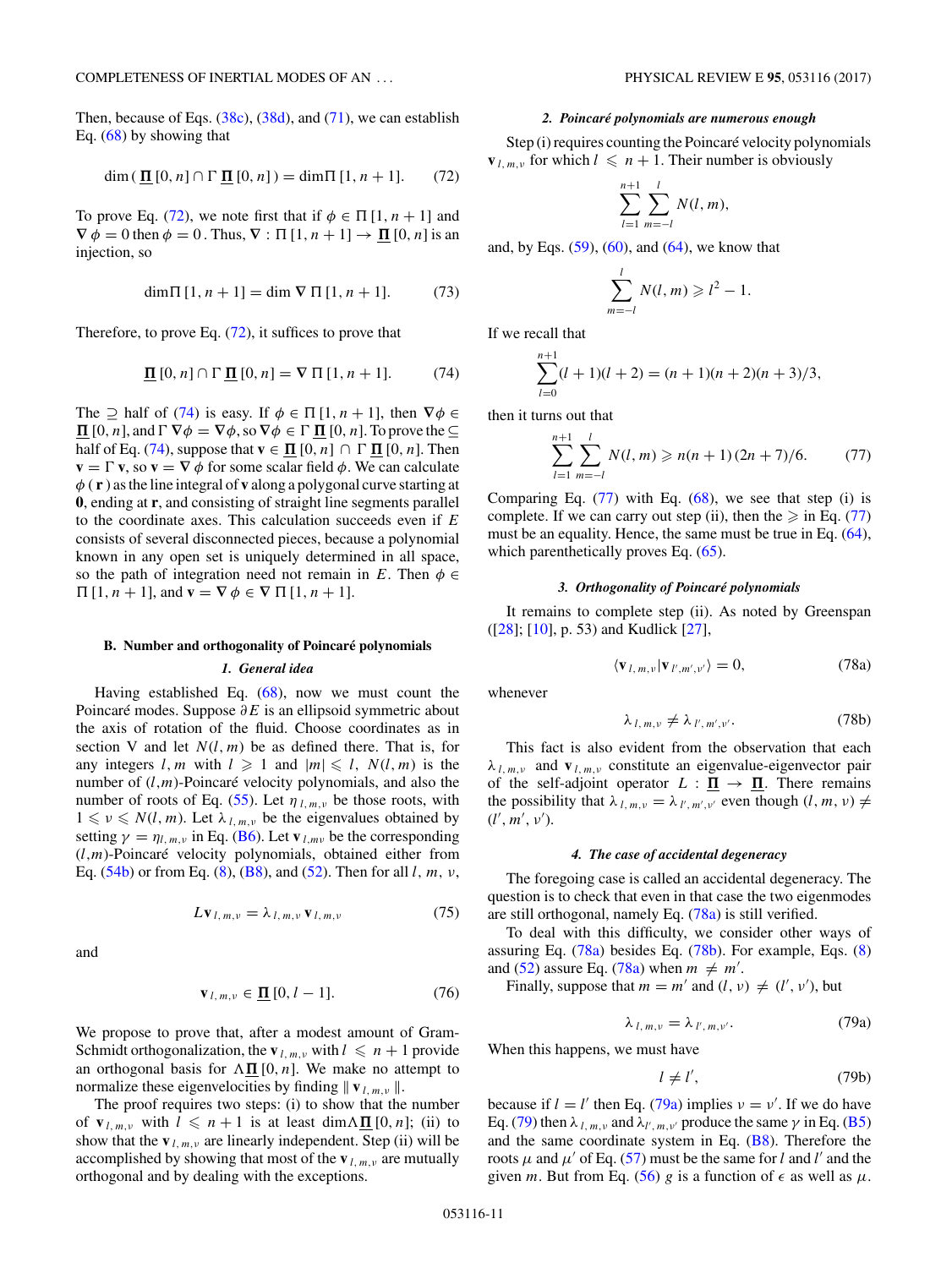Suppose we ask how  $\mu, \mu'$  and hence  $\mathbf{v}_{l,m,\nu}$  and  $\mathbf{v}_{l',m,\nu'}$  vary as we change  $\epsilon$  slightly. From Eq. (57a),  $\partial_{\epsilon} \mu$  is given by

$$
[\partial_{\mu}(1-\mu^{2})\partial_{\mu}P_{l}^{m}-mg_{\epsilon}\partial_{\mu}P_{l}^{m}-mP_{l}^{m}\partial_{\mu}g_{\epsilon}]\partial_{\epsilon}\mu
$$
  
= $m P_{l}^{m}\partial_{\epsilon}g_{\epsilon}.$  (80)

Here the terms in  $g_{\epsilon}$  can be calculated from Eq. (56a),  $\partial_{\mu}(1 - \mu^2) \partial_{\mu} P_l^m$  can be expressed in terms of  $P_l^m$  by means of Legendre's equation, and when  $\mu$  is a root of Eq. (57) then  $\partial_{\mu} P_l^m$  can be expressed in terms of  $P_l^m$ . These substitutions convert Eq.  $(80)$  into

$$
2P_l^m(\mu) \left[l(l+1)g_{\epsilon} - \epsilon m^2 g_{\epsilon} + \epsilon m\mu\right] \partial_{\epsilon} \mu
$$
  
=  $m(1 - \mu^2) P_l^m(\mu)$ . (81)

Equation (58) of Legendre polynomials and the argument before Eq. (64) establish that  $P_l^m(\mu)$  has no multiple zeros. Therefore, at a root of Eq. (57) with  $m \neq 0$  we must have  $P_l^m(\mu) \neq 0$ . Hence, when  $m \neq 0$  we can cancel  $P_l^m(\mu)$  from Eq. (81) and obtain a formula for  $\partial_{\epsilon} \mu$  in which no terms depend on *l* except for  $l(l + 1)$  on the left. Since  $l \neq l'$ , it follows that if  $m \neq 0$  then

$$
\partial_{\epsilon} \mu \neq \partial_{\epsilon} \mu'. \tag{82}
$$

Therefore, if  $m \neq 0$  and  $\epsilon$  is slightly altered, the eigenvalues of *L* belonging to  $\mathbf{v}_{l,m,v}$  and  $\mathbf{v}_{l',m,v'}$  will become different and we will have Eq. (78). But from Eqs. (B8) and (52), **v** *l, m,ν* and  $\mathbf{v}_{l',m,v'}$  depend continuously on  $\epsilon$ , so Eq. (78a) remains true even at the original value of  $\epsilon$  where Eq. (78b) fails. From Eq.  $(81)$ , this argument will break down if  $m = 0$ , and that case must now be considered. All other Poincaré velocity polynomials are orthogonal to each other and to those with  $m = 0$ .

When  $m = 0$  there are two kinds of Poincaré velocity polynomials  $\mathbf{v}_{l,0,\nu}$ , the proper (nongeostrophic) ones and, for even *l*, the geostrophic ones. There are proper Poincaré velocity polynomials with  $m = 0$  only for  $l \ge 3$ . By Eq. (37), all the proper ones have nonzero eigenvalues *λ*, while all the geostrophic ones have  $\lambda = 0$ . Therefore, as already noted by Greenspan  $(28)$ ; [10], p. 54) and Kudlick [27], the proper and geostrophic Poincaré polynomials are orthogonal to one another, and we can consider them separately.

First consider the proper Poincaré velocity polynomials with  $m = 0$ . The  $\gamma$ 's needed to generate their coordinate systems Eq.  $(B8)$  and pressure fields Eq.  $(52)$  are obtained from sin  $\gamma = \mu$ , where  $\mu$  is a root of Eq. (57) with  $m = 0$ , i.e.,

$$
\partial_{\mu} P_{l}^{0}(\mu) = 0. \tag{83}
$$

For each fixed *l*, all the different roots of Eq. (83) generate different eigenvalues *λ* and hence mutually orthogonal Poincaré velocity polynomials. The only trouble comes when  $l \neq l'$ and  $\partial_{\mu} P_{l}^{0}(\mu)$  and  $\partial_{\mu} P_{l'}^{0}(\mu)$  have a common zero,  $\mu_{0}$ . We know no proof that rules this out, but if it does happen then all the Poincaré velocity polynomials produced by the different *l* which make  $\mu_0$  a root of Eq. (83) will be orthogonal to all other Poincaré velocity polynomials. They are linearly independent, being polynomials of different degrees, so they can always be orthogonalized by the Gram-Schmidt process. Perhaps one could prove them mutually orthogonal by perturbing *∂E* into a slightly non-axisymmetric ellipsoid and using another continuity argument on Eq.  $(80)$ . But this would require a discussion of the Lamé functions used to produce the analog of Eq.  $(52)$  in a triaxial ellipsoid  $[20,39]$ .

We now consider the geostrophic velocity polynomials Eq.  $(54b)$ . They are obviously not mutually orthogonal, but are clearly linearly independent, being polynomials of different degrees. This finishes the proof that the Poincaré velocity polynomials are linearly independent, and accomplishes step (ii) of the overall argument. Thus the Poincaré velocity polynomials are complete in  $\Lambda$  for an axisymmetric ellipsoid *E*.

#### *5. Orthogonalized geostrophic velocity polynomials*

Although not necessary for the foregoing argument, it may be interesting to note that the Gram-Schmidt orthogonalization of the geostrophic velocity polynomials can be carried out explicitly. Write Eq. (54b) as

$$
\mathbf{v}_l = C_l \, s \, f_n(s^2/a^2) \, \hat{\phi}, \quad l = 2, \, 4, \, 6, \dots \tag{84a}
$$

where  $C_l$  is a constant,  $n = l/2 - 1$ , and

$$
f_n(\sigma) = \sigma^n. \tag{84b}
$$

Then a little calculation gives

$$
\langle \mathbf{v}_l | \mathbf{v}_{l'} \rangle = C_{ll'} \int_0^1 d\sigma \, (1-\sigma)^{\frac{1}{2}} \sigma f_n(\sigma) f_{n'}(\sigma), \tag{85}
$$

where  $n = l/2 - 1$ ,  $n' = l'/2 - 1$  and  $C_{ll'}$  is another constant. Thus, Gram-Schmidt orthogonalizing the geostrophic velocity polynomials  $\mathbf{v}_2, \mathbf{v}_4, \mathbf{v}_6, \ldots$  amounts to orthogonalizing the monomials  $1, \sigma, \sigma^2, \ldots$  on the interval  $0 \leq \sigma \leq 1$  with the weighting function  $(1 - \sigma)^{\frac{1}{2}}\sigma$ . The resulting orthogonalized polynomials in  $\sigma$  are  $P_n^{(\alpha,\beta)}(2\sigma - 1)$ , where  $n = l/2 - 1$ ,  $\alpha =$  $\frac{1}{2}$ ,  $\beta = 1$ , and  $P_n^{(\alpha,\beta)}$  is a Jacobi polynomial ([40], p. 58). Thus, the orthogonalized geostrophic velocity polynomials can be taken as

$$
\tilde{\mathbf{v}}_l = (l+1)s P_n^{(\alpha,\beta)} (2s^2/a^2 - 1)\hat{\boldsymbol{\phi}},
$$
 (86)

where  $\alpha = \frac{1}{2}, \beta = 1$  and  $n = l/2 - 1$ . The corresponding pressure polynomials  $\tilde{q}_l$  are related to  $\tilde{\mathbf{v}}_l$  by

$$
\tilde{\mathbf{v}}_l = (\partial_s \tilde{q}_l) \hat{\boldsymbol{\phi}},\tag{87}
$$

so ([40], p. 63) we can take

$$
\tilde{q}_l = a^2 P_n^{(\alpha,\beta)} (2s^2/a^2 - 1), \tag{88}
$$

with  $\alpha = -\frac{1}{2}$ ,  $\beta = 1$  and  $n = l/2$ .

#### **VII. CONCLUSIONS**

In this work we first demonstrated that the Poincaré problem, which governs the inertial oscillations of a rotating fluid, can be formulated in the space of square-integrable functions without any hypothesis on the continuity or differentiability of the velocity fields. This formulation makes available many results of functional analysis. First, while restricting the velocity field to those that verify incompressibility and boundary conditions, in other words restricting the velocity fields to a Hilbert subspace of the square-integrable vector fields, we could formulate the Poincaré problem as a simple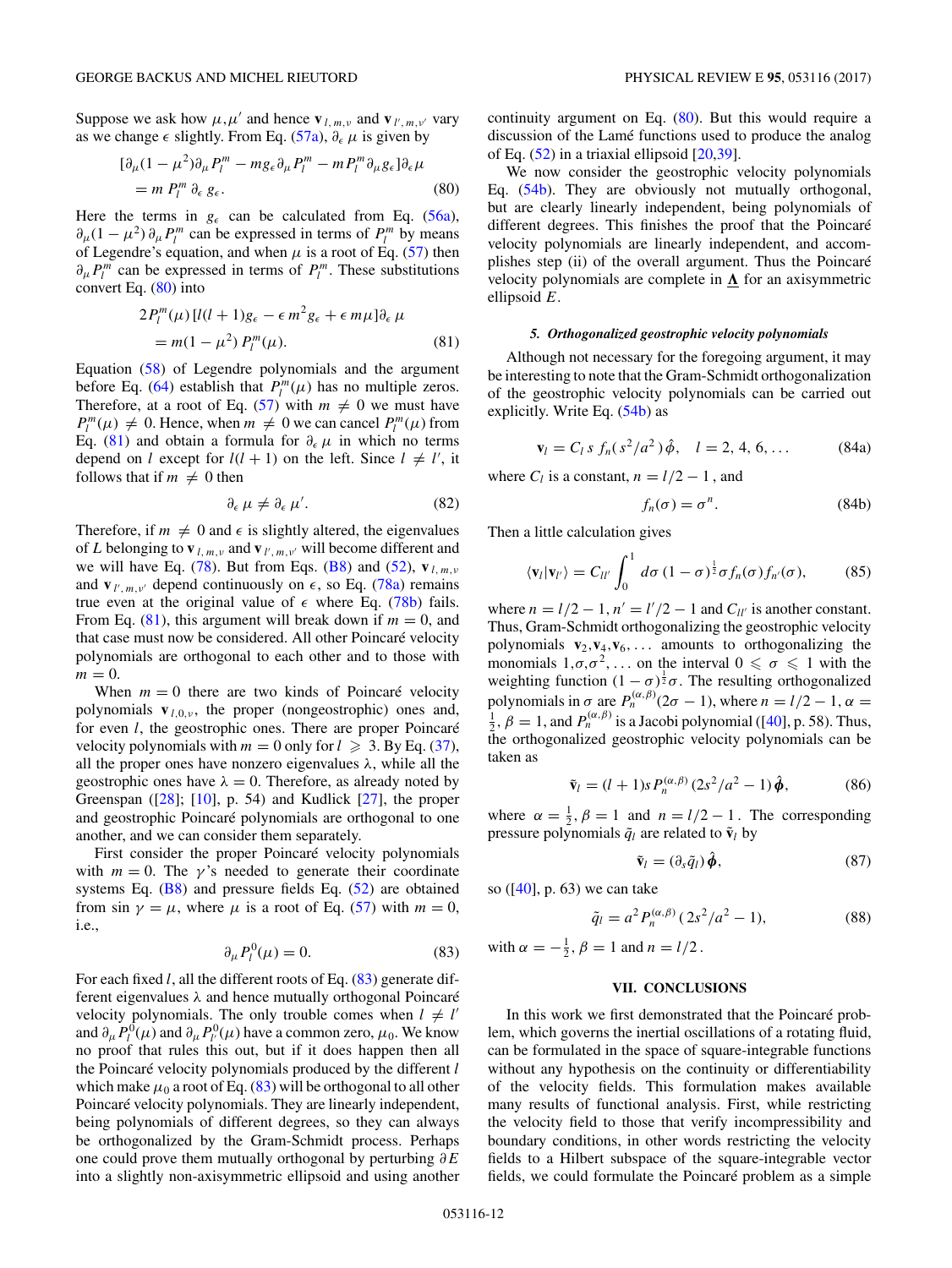eigenvalue problem namely  $L\mathbf{v} = \lambda \mathbf{v}$  showing in passing that the velocity field is the appropriate variable, rather than the pressure, for this formulation. It turns out that the operator *L* is bounded and self-adjoint of norm less or equal to unity. Hence, the spectrum of *L* is real and occupies the interval [−1*,*+1] of the real axis of the complex frequency plane. A theorem of functional analysis (e.g., [33]) states that the residual spectrum of such an operator is empty. Hence, the interval  $[-1, +1]$  is shared by the eigenvalues (the point spectrum) and the continuous spectrum, the two sets being disjoint and complementary. This first part gives the general framework that can be used to analyze the Poincaré problem in any type of volumes.

From the foregoing background, we could show that the inertial modes of a rotating fluid contained in an ellipsoid are polynomial velocity fields and form a complete base for square-integrable vector fields defined over this volume. We thus confirm in an independent and more direct way a result of Lebovitz [22]. We also show that the inertial modes of a spheroid, first obtained by Bryan [19], form the expected base when they are completed by the geostrophic modes. We here confirm, independently, the same result obtained for the sphere by Ivers *et al.* [24].

Our work shares many results with those obtained in Ref. [24], but these authors restricted, at the outset, their analysis to continuously differentiable velocity fields and exhibit the completeness of the inertial base for the sphere only. In their conclusion they observe that they could have used an extension of their functional space so as to use a Hilbert space, and the ensuing results of functional analysis. Our work thus gives a follow up of this conclusion, but show in addition that the mere Hilbert space of square-integrable functions is sufficient for that (instead of the closure of the set of once continuously differentiable functions). However, both works shed light on the various properties of the Poincaré problem.

Because Poincaré problem is hyperbolic with boundary conditions, thus ill-posed, the geometry of the container is crucial to the properties of the eigen spectrum. As shown in Ref. [12] information propagated by characteristics has to be consistent to lead to regular solutions. To give a physical picture, hyperbolic problem are well-posed with initial conditions, while here we impose initial and final conditions, which may not be compatible. Hence, each geometry is a specific case. Except the ellipsoid and the annular channel Ref. [23], it is unknown whether the Poincaré problem has a complete set of eigenvelocities. Two nonellipsoidal examples have been considered: the cube and the spherical shell, but the proof of (in)completeness remained elusive. In view of the results of Rieutord *et al.* [12] for the spherical shell and Nurijanyan *et al.* [41] for the rectangular parallelepiped, it may well be that the eigenvalue spectrum is almost empty for both of these volumes. On the other hand we know since Kelvin [42] that the cylinder admits eigenmodes but the completeness of their set remains an open question. The present work may give a route toward the answer.

#### **ACKNOWLEDGMENTS**

We are grateful to prof. Stefan Llewellyn Smith for making this work possible. We also thank the referee for detailed and

patient readings of the manuscript, which very much helped us in clarifying the presentation of the heart of the text. NSF Grant No. EAR 89-07988 and NASA Grant No. NAG 5-818 supported parts of this work.

## **APPENDIX A: ±1 CANNOT BE EIGENVALUES OF THE POINCARÉ PROBLEM**

Let us consider the momentum equation and its complex conjugate, namely from Eq. (7)

$$
-\lambda \mathbf{v} + i\hat{\mathbf{\Omega}} \times \mathbf{v} = -i\nabla q \quad \text{and} \, -\lambda \mathbf{v}^* - i\hat{\mathbf{\Omega}} \times \mathbf{v}^* = i\nabla q^*,
$$

where  $\lambda = \pm 1$ . Let multiply the equations together. Hence, we get

$$
\|\nabla q\|^2 = -\|\mathbf{v}\|^2 + \|\hat{\mathbf{\Omega}} \times \mathbf{v}\|^2 + i\lambda (\mathbf{v}^* \cdot \nabla q - \mathbf{v} \cdot \nabla q^*),
$$
\n(A1)

where we used  $\lambda^2 = 1$  and the equations a second time. Noting that

$$
\|\hat{\mathbf{\Omega}} \times \mathbf{v}\|^2 = \|\mathbf{v}\|^2 - \left|\frac{\partial q}{\partial z}\right|^2, \tag{A2}
$$

where we aligned the rotation axis with the *z* axis. Thus, we obtain

$$
\|\nabla q\|^2 + \left|\frac{\partial q}{\partial z}\right|^2 = i\lambda(\mathbf{v}^* \cdot \nabla q - \mathbf{v} \cdot \nabla q^*),\tag{A3}
$$

which we now integrate over the fluid volume. We finally obtain

$$
\int_{(V)} \|\nabla q\|^2 + \left|\frac{\partial q}{\partial z}\right|^2 dV = 0,\tag{A4}
$$

where we used that

$$
\int_{(V)} \mathbf{v}^* \cdot \nabla q \ dV = 0,
$$

which trivially follows from mass conservation and boundary conditions when the velocity field is differentiable, but which is also true for merely square-integrable velocity fields thanks to Eq. (15) since  $\mathbf{v}^* \in \Lambda$ .

Hence, from Eq. (A4), we find that  $\nabla q = 0$ . Now we need to check that the vanishing pressure gradient implies a vanishing velocity field. From the equations of motion, we immediately find that

$$
v_z = 0 \quad \text{and} \quad v_y = \pm i v_x. \tag{A5}
$$

So the motion, if it exists, is only a planar flow, perpendicular to the rotation axis.

Then, mass conservation demands that **v**  $\in \mathbf{\Lambda}$  [cf Eq. (17)], which means that for every  $\phi \in \Pi^{\infty}$ , we have

$$
\int_{(V)} \mathbf{v} \cdot \nabla \phi^* dV = 0.
$$
 (A6)

With Eq. (A5), setting  $f = \partial_x \phi - i \partial_y \phi$ , it also means that for any  $f \in \Pi^{\infty}$ , we have

$$
\int_{(V)} v_x f^* dV = 0. \tag{A7}
$$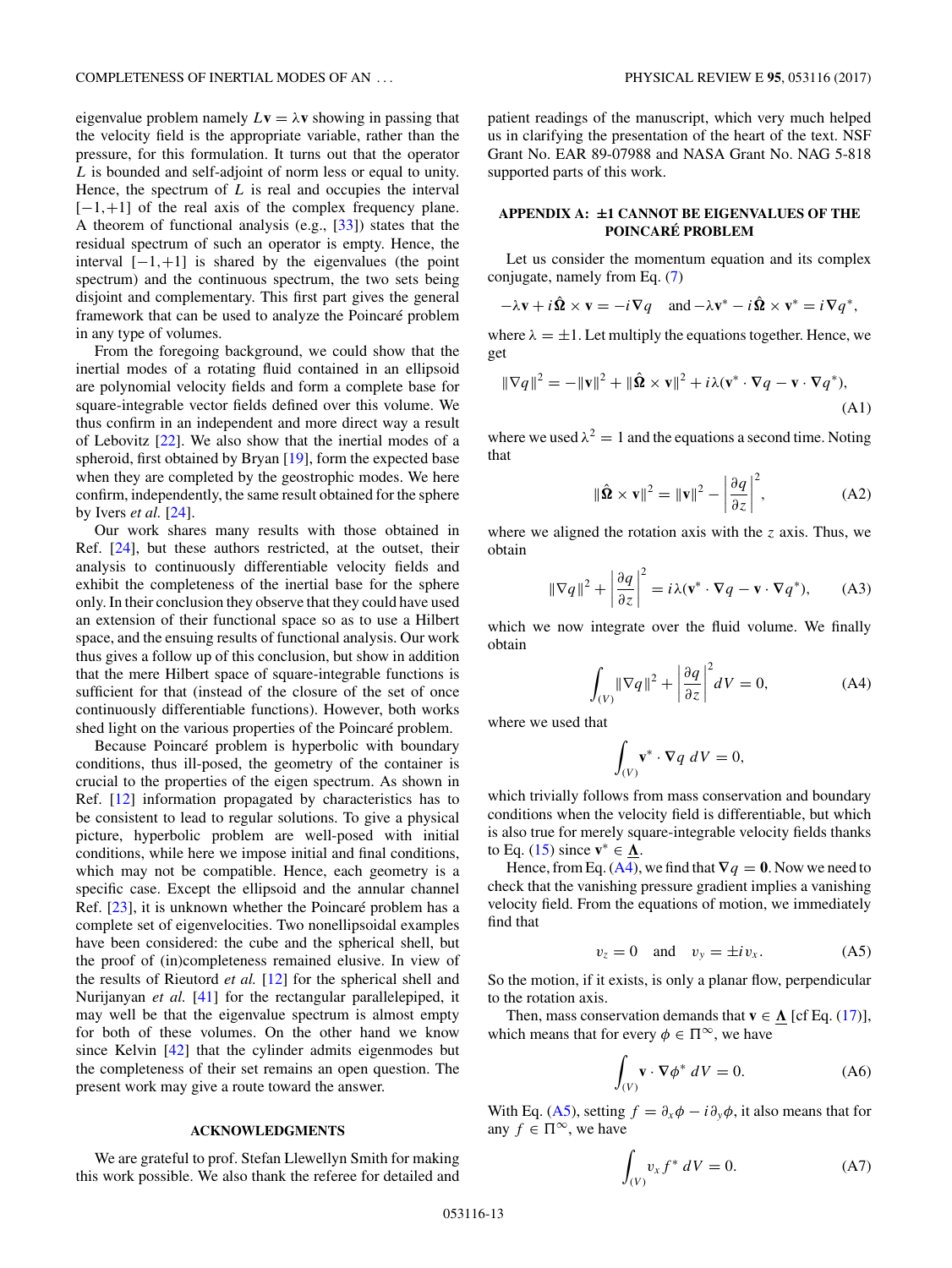Thus,  $v_x$  is orthogonal to all infinitely differentiable complex scalar functions defined on the volume *V* . It can only be zero, and so is the velocity field. Hence,

## ±1are not eigenvalues of the Poincaré problem.

Let us now comment this mathematical result from a more physical view point. The fact that the numbers  $\pm 1$  are excluded from the eigenvalue spectrum comes from the fact that the fluid's domain is bounded. To view that, it suffices to consider the propagation of characteristics that are associated with the Poincaré operator. In a meridional section of the fluid's volume, these characteristics are straight lines that bounce on the boundaries (e.g., Figs.  $8$  or  $9$  in  $[14]$ ). When the frequency gets close to unity, the characteristics get almost perpendicular to the rotation axis and, as they bounce on the boundaries, they form a web of lines that is very dense. If we recall that characteristic lines are the trace of equiphase surfaces, we understand that phase oscillates very rapidly in the *z* direction. In other words the wave number  $k<sub>z</sub>$  tends to infinity. Thus no mode can exist at  $\lambda = \pm 1$  while there is no impediment for a propagating wave in the direction parallel to the rotation axis in an unbounded domain.

## **APPENDIX B: EXPLICIT FORM OF THE POINCARÉ MODES IN THE AXISYMMETRIC ELLIPSOID**

Suppose that *E* is an ellipsoid symmetric about the axis of rotation of the fluid. Choose Cartesian coordinates  $x, y, z$  with  $\bar{z}$  along the axis of rotation. Thus, the unit vector  $\hat{z}$  in the  $\bar{z}$ direction is  $\hat{\Omega}$  and the boundary  $\partial E$  has the equation

$$
\frac{x^2 + y^2}{a^2} + \frac{z^2}{c^2} = 1,
$$
 (B1)

where *a* and *c* are the two semiaxes of *∂E*. It is convenient to introduce cylindrical polar coordinates  $s, \phi, z$  where  $s =$  $(x^2 + y^2)^{1/2}$  and  $x = s \cos \phi$ ,  $y = s \sin \phi$ . In these coordinates, the longitude *φ* separates and we may seek solutions of Eq.  $(9)$  in the form

$$
q = e^{im\phi}\tilde{q}(s, z),\tag{B2}
$$

where  $m$  is any integer. Substituting Eq.  $(B2)$  in Eq.  $(9)$  gives

$$
(s\partial_s + m\lambda^{-1})\tilde{q} = (a/c)^2(\lambda^{-2} - 1)z\partial_z\tilde{q} \quad \text{on } \partial E,
$$

(B3a)

$$
\left(\partial_s^2 + s^{-1}\partial_s - m^2s^{-2}\right)\tilde{q} = (\lambda^{-2} - 1)\partial_z^2\tilde{q} \quad \text{in } E. \tag{B3b}
$$

For any *λ* satisfying

$$
0 < |\lambda| < 1,\tag{B4}
$$

Bryan  $[20]$  sought a solution of Eq.  $(B3)$  by introducing a system of confocal spheroidal coordinates depending on and adapted to that particular value of *λ*. Bryan's coordinate systems are most simply described in trigonometric terms. Given a  $\lambda$  satisfying Eq. (B4), choose  $\gamma$  so that

$$
0 < |\gamma| < \pi/2,\tag{B5a}
$$

$$
\tan \gamma = (c/a) \lambda (1 - \lambda^2)^{-1/2}.
$$
 (B5b)

(In this paper, when  $x > 0$  then  $x^{1/2}$  is always the positive square root of *x*.) Given  $\gamma$ , we can recover  $\lambda$  as

$$
\lambda = \frac{\sin \gamma}{h(\gamma)},
$$
 (B6a)

where

$$
h(\gamma) = a^{-1} (a^2 \sin^2 \gamma + c^2 \cos^2 \gamma)^{1/2}.
$$
 (B6b)

To obtain the trigonometric version of Bryan's curvilinear coordinates, in the  $(s, z)$  plane consider the half-ellipse

$$
s^2/a^2 + z^2/c^2 = 1, \quad s \ge 0,
$$
 (B7)

obtained from Eq. (B1). For any  $\gamma$  satisfying Eq. (B5a), let (*ξ,η*) be curvilinear coordinates inside Eq. (B7), chosen so that

$$
s = a \frac{\cos \xi \cos \eta}{\cos \gamma},
$$
 (B8a)

$$
z = c \frac{\sin \xi \sin \eta}{\sin \gamma},
$$
 (B8b)

with

and

$$
-|\gamma| < \eta < |\gamma|.\tag{B8d}
$$

 $|\gamma| < \xi < \pi/2$  (B8c)

Figure 1 shows the curvilinear coordinate system (*ξ,η*) generated by a typical  $\gamma$  satisfying Eq. (B5a). In that figure, the two oblique straight lines are drawn so as to be tangent to Eq. (B7) at the points  $P(\pm \gamma)$ , where

$$
\mathbf{P}(\gamma) = \hat{\mathbf{s}} \, a \, \cos \, \gamma + \hat{\mathbf{z}} \, c \, \sin \, \gamma, \tag{B9}
$$

 $\hat{\mathbf{s}}$  being the unit vector in the *s* direction in the  $(s, z)$  plane. All the level curves of  $\xi$  and  $\eta$  obtained from Eq. (B8) are arcs of half-ellipses tangent to those two oblique lines. The level curves  $\xi$  = constant belong to half-ellipses which intersect Eq. (B7) between  $P(\pm \gamma)$  and the *z* axis, while the level curves  $\eta$  = constant belong to the half-ellipses that intersect Eq. (B7) between  $P(\pm \gamma)$  and *a***s**̂. The level curve  $\xi = \pi/2$  is the segment of the *z* axis connecting  $-c\hat{z}$  and  $c\hat{z}$ . The level curve  $\xi =$  $|\gamma|$  is the part of Eq. (B7) connecting  $P(\gamma)$  and  $P(-\gamma)$ . The level curve  $\eta = -|\gamma|$  is the part of Eq. (B7) connecting  $-c\hat{z}$ and  $P(-|\gamma|)$ . The level curve  $\eta = |\gamma|$  is the part of Eq. (B7) connecting *c*  $\hat{\mathbf{z}}$  and  $\mathbf{P}(|\gamma|)$ . The level curve  $\eta = 0$  is the segment of the *s* axis connecting the origin and *a***sˆ**.

In terms of the coordinates  $(\xi, \eta)$  the partial derivatives  $\partial_s$ and *∂z* are as follows:

$$
aD(\xi, \eta) \sec \gamma \partial_s = \sin \xi \cos \eta \partial_{\xi} - \cos \xi \sin \eta \partial_{\eta}, \quad \text{(B10a)}
$$
  

$$
cD(\xi, \eta) \csc \gamma \partial_{z} = \cos \xi \sin \eta \partial_{\xi} - \sin \xi \cos \eta \partial_{\eta}, \quad \text{(B10b)}
$$

where

$$
D(\xi, \eta) = \cos^2 \xi - \cos^2 \eta. \tag{B10c}
$$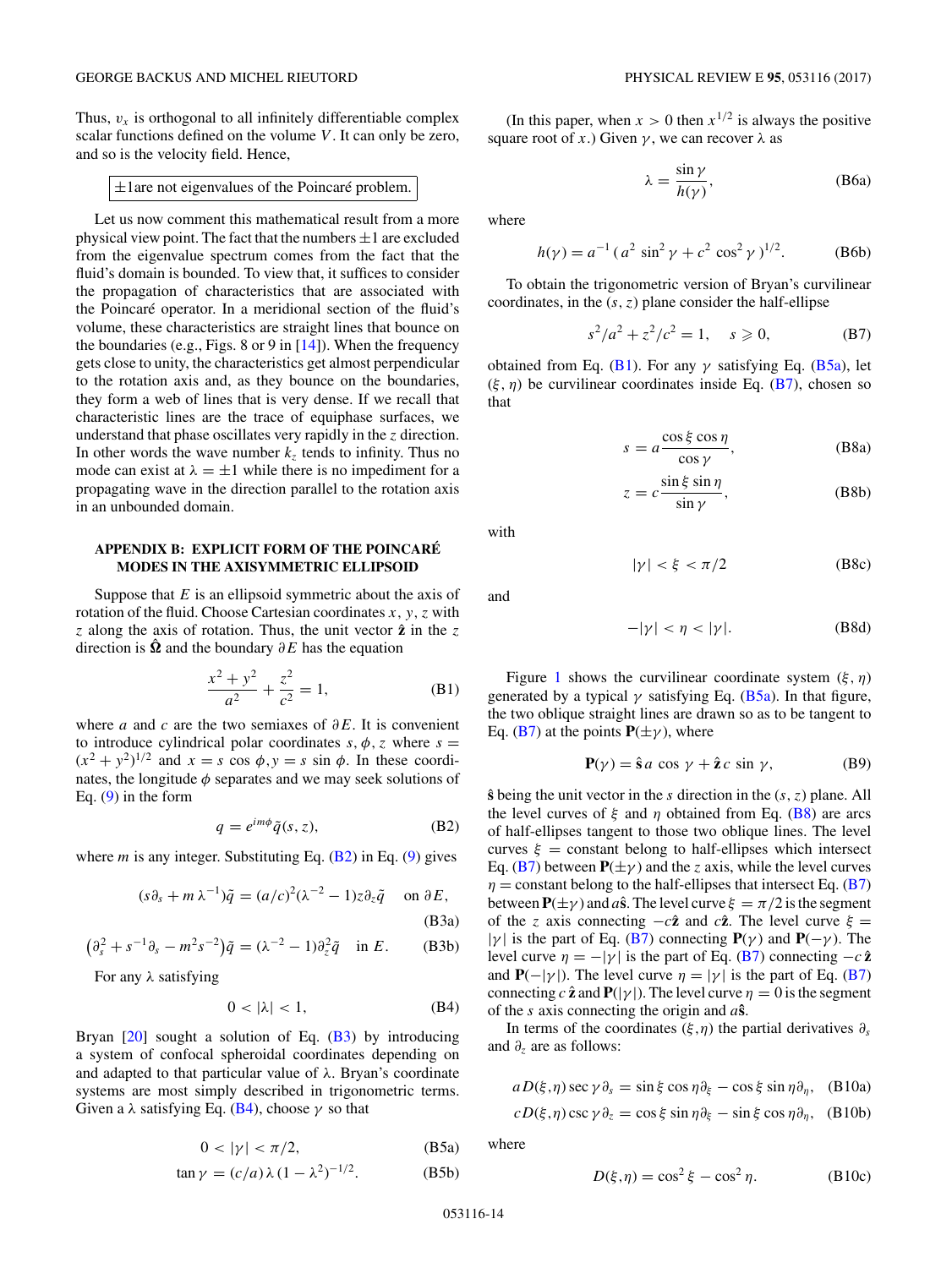

FIG. 1. Bryan's ellipsoidal coordinate system Eq. (B8) when  $\gamma =$  $45°$  or  $\gamma = -45°$  and  $2a = 3c$ . The fluid lies inside the heavy ellipse where  $\eta = -|\gamma|$  or  $\xi = |\gamma|$  or  $\eta = |\gamma|$ . The points  $P(\pm |\gamma|)$  are given by Eq. (B9),  $\hat{\mathbf{s}}$  and  $\hat{\mathbf{z}}$  being unit vectors in the direction of increasing *s* and *z*.

Straightforward calculation using Eq. (B5b) then shows that

$$
(a \sec \gamma)^2 D(\xi, \eta) \left[ \partial_s^2 + s^{-1} \partial_s - m^2 s - (\lambda^{-2} - 1) \partial_z^2 \right]
$$
  
=  $L_{\eta}^{(m)} - L_{\xi}^{(m)}$ , (B11a)

where

$$
L_{\eta}^{(m)} = \partial_{\eta}^{2} - \tan \eta \, \partial_{\eta} - m^{2} (\sec \eta)^{2}.
$$
 (B11b)

In the same way,

$$
D(\xi, \eta) \sin^2 \gamma [s \partial_s + m \lambda^{-1} - (a/c)^2 (\lambda^{-2} - 1) z \partial_z]
$$
  
= 
$$
D(\eta, \gamma) \sin \xi \cos \xi \partial_{\xi} + D(\gamma, \xi) \sin \eta \cos \eta \partial_{\eta}
$$
  
- 
$$
D(\eta, \xi) m \lambda^{-1} \sin^2 \gamma.
$$
 (B12)

Thus, the Poincaré Eq. (B3b) becomes

$$
L_{\eta}^{(m)}\tilde{q} = L_{\xi}^{(m)}\tilde{q},\tag{B13}
$$

and the boundary condition Eq. (B3a) separates into three parts corresponding to the three arcs into which  $P(\gamma)$  and  $P(-\gamma)$ divide the half-ellipse Eq.  $(B7)$ . To satisfy Eq.  $(B3a)$ ,  $\tilde{q}$  must behave as follows: for  $|\gamma| < \xi < \pi/2$ , one must have

$$
[\sin \eta \cos \eta \partial_{\eta} - mh(\gamma) \sin \gamma] \tilde{q}(\xi, \eta) = 0 \quad \text{at } \eta = \pm \gamma;
$$
\n(B14a)

and for  $-|\gamma| < \eta < |\gamma|$ , one must have

$$
[\sin \xi \cos \xi \partial_{\xi} - mh(\gamma) \sin \gamma] \tilde{q}(\xi, \eta) = 0 \quad \text{at } \xi = |\gamma|.
$$
\n(B14b)

Because of Eq.  $(B13)$ , a particular solution of Eq.  $(B3b)$ can be obtained by choosing any integer  $l \geqslant |m|$  and setting

$$
\tilde{q}(\xi, \eta) = P_l^m(\sin \xi) P_l^m(\sin \eta), \tag{B15a}
$$

where  $P_l^m$  is the associated Legendre function,

$$
P_l^m(\mu) = (2^l \, l!)^{-1} \, (1 - \mu^2)^{m/2} \, \partial_{\mu}^{l+m} \, (\mu^2 - 1)^l. \tag{B15b}
$$

This  $\tilde{q}$  will also satisfy the boundary conditions Eq. (B3a) if it satisfies Eq.  $(B14)$ , that is, if

$$
[\sin \eta \cos \eta \partial_{\eta} - mh(\gamma) \sin \gamma] P_l^m(\sin \eta) = 0 \quad \text{at } \eta = \pm \gamma
$$
\n(B16a)

and also

$$
[\sin \xi \cos \xi \partial_{\xi} - mh(\gamma) \sin \gamma] P_l^m(\sin \xi) = 0 \quad \text{at } \xi = |\gamma|.
$$
\n(B16b)

Obviously Eq.  $(B16a)$  implies Eq.  $(B16b)$ . Moreover, the left side of Eq. ( $B16a$ ) has the same parity in  $\eta$  as does *P*<sup>*m*</sup>(sin *η*), so if Eq. (B16a) is satisfied for  $\eta = \gamma$  it is also satisfied for  $\eta = -\gamma$ . At  $\eta = \gamma$ , Eq. (B16a) reduces to

$$
[\cos \eta \, \partial_{\eta} - mh(\eta)] P_l^m(\sin \eta) = 0, \tag{B17a}
$$

where, because of Eq. (B5a),

$$
0 < |\eta| < \pi/2. \tag{B17b}
$$

Note that when  $m = 0$  the choice  $l = 0$  is of no interest because then in Eq. (B15a)  $\tilde{q} = 1$  so Eq. (8) gives  $\mathbf{v} = \mathbf{0}$ .

Now we can summarize Bryan's [19] recipe for constructing some eigenfunctions *q* and their corresponding eigenvalues *λ* in the Poincaré pressure problem Eq. (9): choose any integer *l*  $\ge$  1 and any integer *m* satisfying  $-l \le m \le l$ . Find a root *η* of Eq. (B17) and set  $\gamma = \eta$ . Then use this  $\gamma$  to generate a curvilinear coordinate system Eq. (B8) inside the fluid ellipsoid. Choose

$$
q(s, \phi, z) = e^{im\phi} P_l^m(\sin \xi) P_l^m(\sin \eta), \tag{B18}
$$

where *s* and *z* are given by Eq. (B8). Finally, calculate *λ* from *γ* via Eq. (B6).

- [1] S. Friedlander and W. Siegmann, [J. Fluid Mech.](https://doi.org/10.1017/S002211208200007X) [114](https://doi.org/10.1017/S002211208200007X), [123](https://doi.org/10.1017/S002211208200007X) [\(1982\)](https://doi.org/10.1017/S002211208200007X).
- [2] B. Dintrans, M. Rieutord, and L. Valdettaro, [J. Fluid Mech.](https://doi.org/10.1017/S0022112099006308) **[398](https://doi.org/10.1017/S0022112099006308)**, [271](https://doi.org/10.1017/S0022112099006308) [\(1999\)](https://doi.org/10.1017/S0022112099006308).
- [3] G. I. Ogilvie and D. N. C. Lin, [Astrophys. J.](https://doi.org/10.1086/421454) **[610](https://doi.org/10.1086/421454)**, [477](https://doi.org/10.1086/421454) [\(2004\)](https://doi.org/10.1086/421454).
- [4] G. Ogilvie, [J. Fluid Mech.](https://doi.org/10.1017/S0022112005006580) **[543](https://doi.org/10.1017/S0022112005006580)**, [19](https://doi.org/10.1017/S0022112005006580) [\(2005\)](https://doi.org/10.1017/S0022112005006580).
- [5] M. Rieutord and L. Valdettaro, [J. Fluid Mech.](https://doi.org/10.1017/S002211200999214X) **[643](https://doi.org/10.1017/S002211200999214X)**, [363](https://doi.org/10.1017/S002211200999214X) [\(2010\)](https://doi.org/10.1017/S002211200999214X).